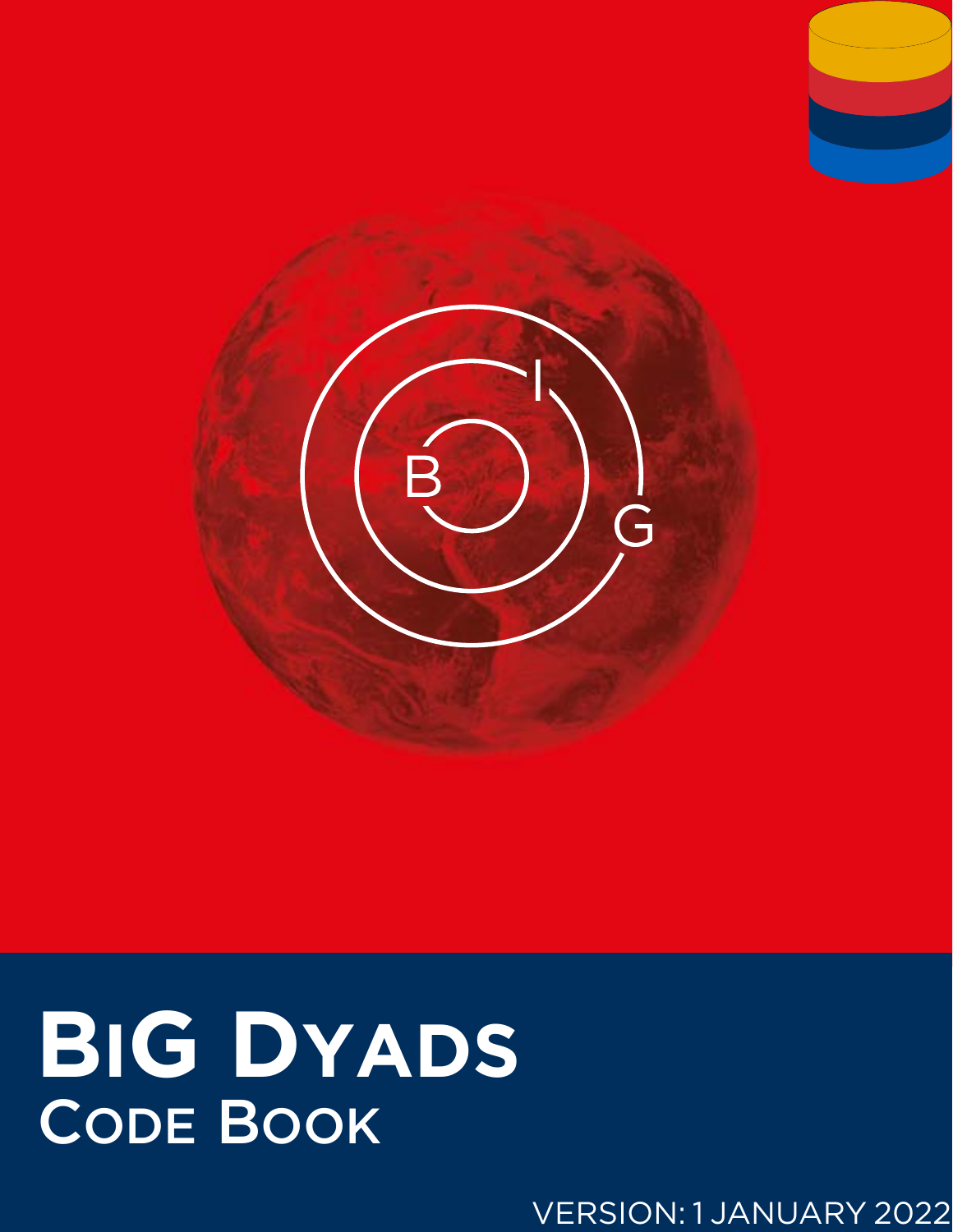# **BIG DYADS CODE BOOK**

Version: 1 January 2022 (V01JAN2022)

# Kasra Ghorbaninejad, PhD

Borders in Globali[z](https://biglobalization.org/ )ation https://biglobalization.org/ University of Victoria



This work is licensed under the Creative Commons Attribution-NonCommercial 4.0 International License (CC BY-NC 4.0) that allows others to use the material with acknowledgement of its authorship for non-commercial purposes. To view a copy of this license, visit http://creativecommons.org/ licenses/by/4.0/.

| Number of dyads                                                                                | 1/0 |  |
|------------------------------------------------------------------------------------------------|-----|--|
| Number of land dyads                                                                           | 333 |  |
| Number of sea dyads                                                                            | 437 |  |
| <b>Number of indicators</b>                                                                    | 27  |  |
| <b>Number of variables</b>                                                                     | 47  |  |
| Major updates since last versio<br>(V.29JAN2021):<br>New 'Mountains Dataset' and few error cor |     |  |
|                                                                                                |     |  |

| Number of dyads                                                                                          | 1/0 |  |
|----------------------------------------------------------------------------------------------------------|-----|--|
| Number of land dyads                                                                                     | 333 |  |
| Number of sea dyads                                                                                      | 437 |  |
| Number of indicators                                                                                     | 27  |  |
| Number of variables                                                                                      | 47  |  |
| Major updates since last version<br>(V.29JAN2021):<br>New 'Mountains Dataset' and few error corrections. |     |  |

## **BiG Dyads Quick Facts**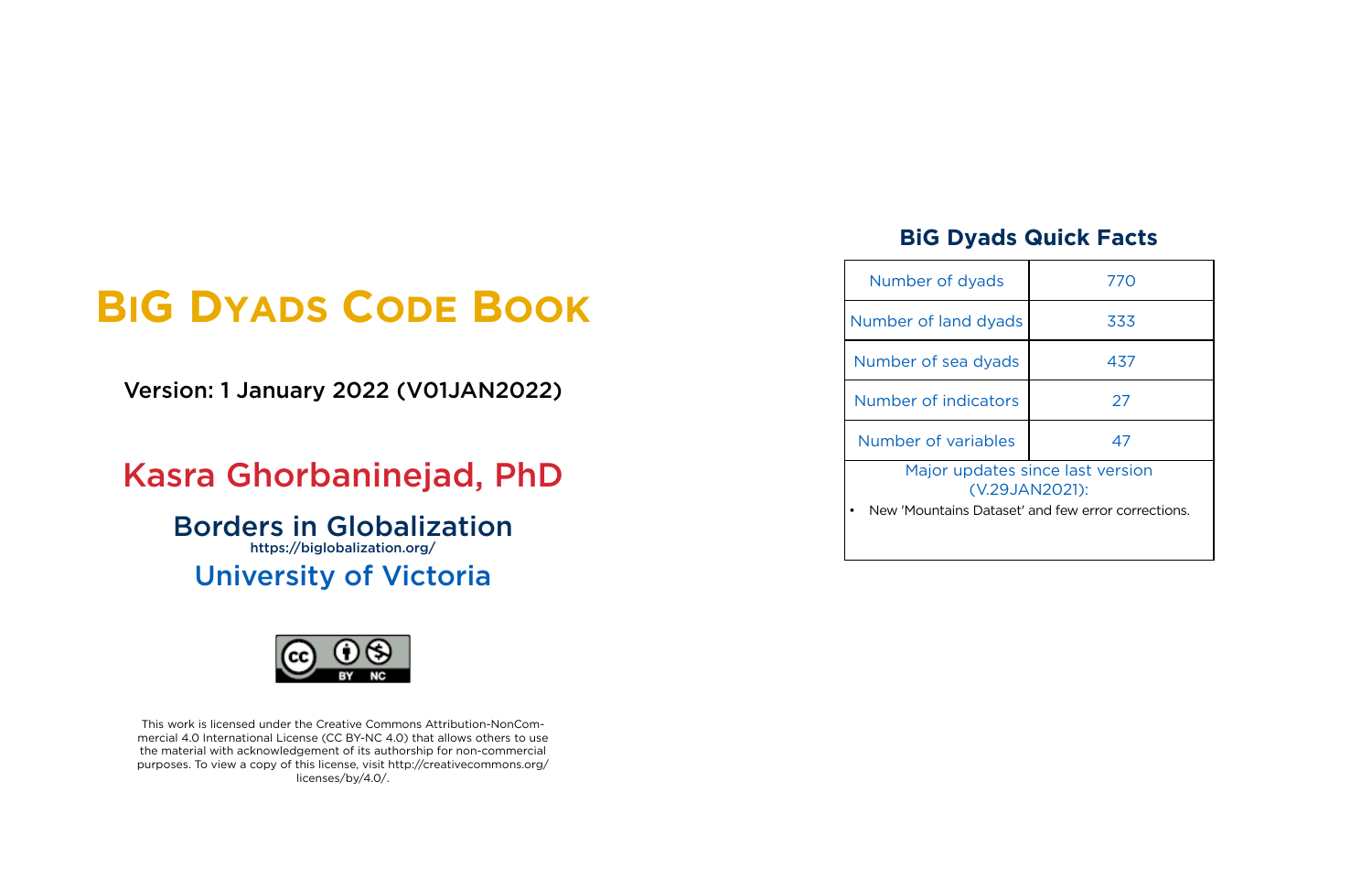#### 4

## **What Is BiG Dyads?**

With co-funding from the Jean Monnet Network, we expect the BiG Dyads database to be a major contribution to border scholarship, and to bolster and facilitate further research in the various fields of comparative border studies. This relational database brings the six themes of the Borders in Globalization project together and allows our researchers to not only structure and exploit the current data that we have collected, but also open up new research avenues and, in turn, help grow the database itself.

Our ultimate goal is to develop up to 50 indicators per specific area of knowledge in border studies: (1) border culture, (2) sustainability across borderlands, (3) border security, (4) border history, (5) governance of borders, and (6) border flows/mobility. We have started with all nation members of the United Nations and are expanding to include dyads that are recognised by at least one other nation-state. Following the rules and standards set by the database manager, our leads and their research assistants formulate indicators exploring their respective areas of expertise. Once the indicators are finalised, the data is col lected, normalised in accordance with database standards, and inserted into the BiG Dyads. We also work with colleagues and partner organisations to constantly combine resources and, whenever pos sible, integrate existing research and datasets into our project

BiG Dyads takes close to 800 terrestrial

and maritime border dyads worldwide as the main organising principle of its relational framework. (A dyad refers to a segment of border shared by two par ticular states; e.g., the US international boundary includes two territorial dyads, US–Canada and US–Mexico.) A relational database gives researchers the power to query data points, compare them, and arrive at useful information. Integrating such data points across multiple bor der-studies themes can often lead to insights otherwise hard, if not impossible, to gain.

Through the BiG Dyads database we aim to:

- make our research available to fellow researchers and, after an inaugural stage, to the public
- help store data already gathered and, where possible, quantify qualitative data
- exploit data to shed light on trends and insights hitherto hidden from observation
- formulate new research questions on the basis of current and prospective indicators
- publish findings which have been made possible through the database

For more information, please see [https://](https://biglobalization.org/outputs/big-dyads-database) [biglobalization.org/outputs/big-dy](https://biglobalization.org/outputs/big-dyads-database) [ads-database.](https://biglobalization.org/outputs/big-dyads-database) To get in contact, please e-mail [borders@uvic.ca](mailto:borders%40uvic.ca?subject=) and include the keyword 'database' in the subject line.

[1. Description of Database](#page-3-0) 1.1. Datasets, Indicators, and \ [1.2. Composite Indicators \(Indices\)](#page-3-0) 1.2.1. Equally-Weighted Indice [1.2.1.1. Knowability Index](#page-3-0) [1.2.1.2. Applicability Index](#page-3-0) [1.2.2. Unequally-Weighted Indices](#page-3-0) [1.3. Querying](#page-3-0) [1.3.1. Formulating Queries: An Example](#page-3-0) [1.4. Database Platform](#page-4-0) [1.4.1. Spreadsheet Presentation](#page-4-0) [1.5. Data Collection](#page-4-0) [1.6. Normal Forms](#page-4-0) [1.7. Data Collection Do's and Don'ts](#page-4-0) [1.7.1. Banned Characters](#page-5-0) [1.7.2. Shell Scripts](#page-5-0) [2. Variables](#page-6-0) [2.1. List of Variables](#page-6-0) [2.2. Key Attributes](#page-6-0) [2.3. Missing and Inapplicable Data, and Cut-Off Dates](#page-7-0) [3. Description of Datasets](#page-7-0) [3.1. Foundations of Dyads Dataset](#page-8-0) [3.2. Dates Dataset](#page-9-0) [3.3. Conflicts Dataset](#page-10-0) [3.4. Economic Inequality Dataset](#page-10-0) [3.5. Transboundary Watersheds Dataset](#page-11-0) [3.6. Peace Parks Dataset](#page-12-0) [3.7. Mountains Dataset](#page-12-0) [Appendices](#page-15-0) [Appendix A: Country Alphabetical Order Number](#page-15-0)

[Appendix B: Shell Scripts](#page-16-0)

[Appendix C: Sources](#page-18-0)

# **Table of Contents**

| Variables |
|-----------|
| dices)    |
| :S        |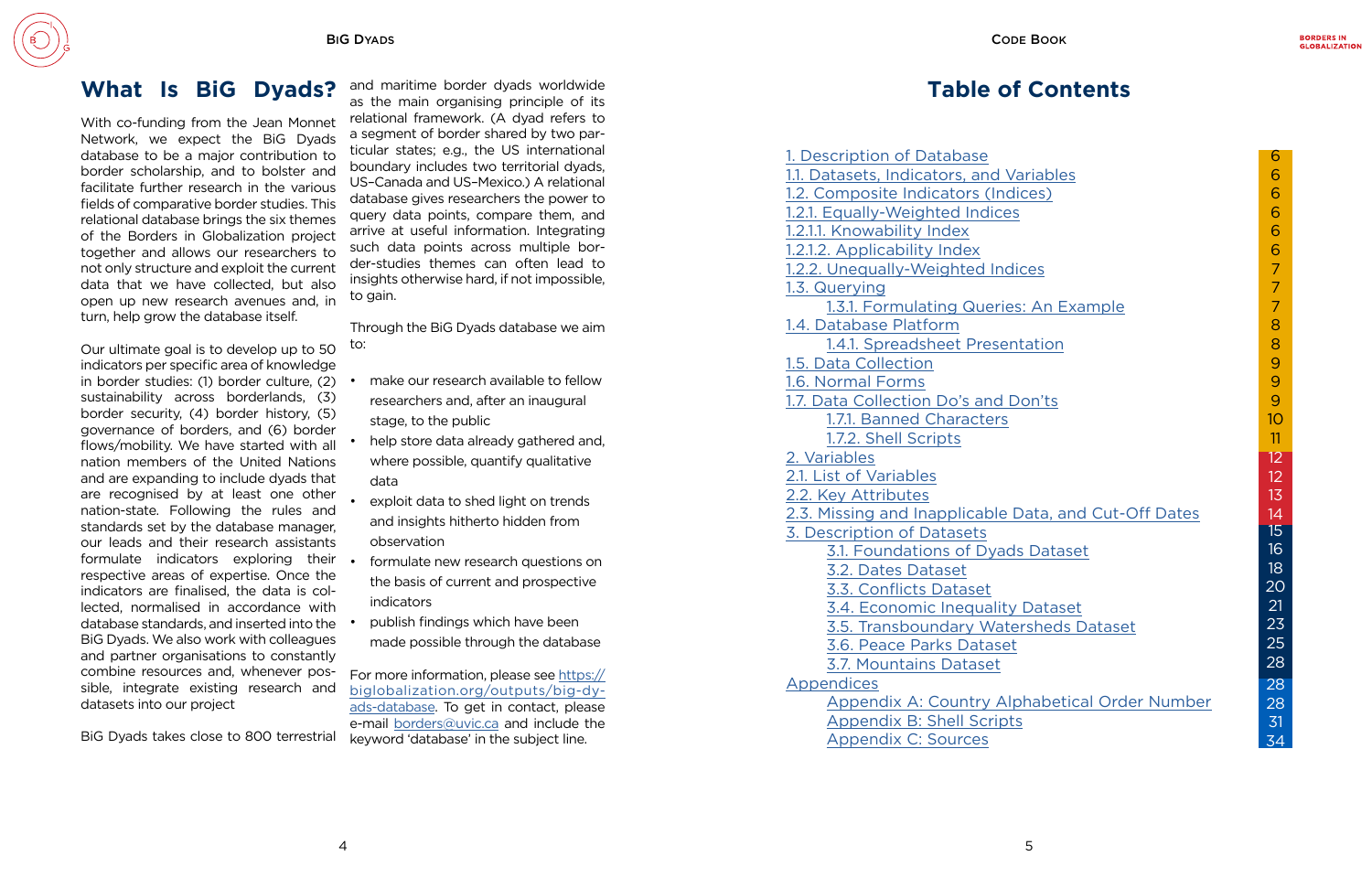## <span id="page-3-0"></span>**1. Description of Database**

BiG Dyads is a relational database (RDB). In simple terms, an RDB organises a number of datasets in relation to one another and allows for easy and fast accessing, querying, and updating of data stored. 1.2. Composite Indicators (Indi-More specifically, not only are records (rows) in a database crossed by attributes (columns), but also can multiple tables be related to one another.

The BiG Dyads is an RDB that takes the 'dyad'—the boundary-line between two current nation-states—as its main<sup>1</sup> building block, each dyad forming a unique record that is crossed by indicators drawn from the six BiG themes: (1) border culture, (2) sustainability across borderlands, (3) border security, (4) border history, (5) governance of borders, and (6) border flows/mobility.

#### 1.1. Datasets, Indicators, and Variables

Under the supervision of the database manager, BiG-affiliated researchers design and develop their own datasets under the theme that overlaps with their professional interests. General guidelines and templates are available for each dataset, and the results are standardised and approved by the database manager before they become integrated into the separate theme-based tables that come together and form BiG Dyads. Each dataset is comprised of indicators that provide attributes of a dyad. Each dataset indicator may directly correspond to a database variable or, in most cases, the indicator may be broken down into multiple variables: this is done mainly to

separate textual/qualitative data from numeric/quantitative data and thus allow easy manipulation of both in querying. For economy of operations, textual data is in certain cases further translated into Boolean or other finite-set variables, or a combination of both.

> of the database. With this index we can compare an indicator against all other indicators in terms of applicability, i.e. how much data each indicator makes availa-The spreadsheet formula (e.g. Excel) to return the applicability index is as follows: =SUM([dyads]-(COUNTIF(H[first-dy-We are in the process of developing unequally-weighted indices such as a poros-SQL is the medium through which we execute commands in a relational database. Since its logic follows that of 'natural language', i.e., languages like English, we can think of what we want from the database in the form of a statement and then almost translate it phrase by phrase into SQL. Then the database responds to us by either returning results in the form of rows retrieved from its tables or telling us that there are no records, in other words, no rows fulfilling our query conditions. (Needless to say, if a SQL statement is syntactically defective, an error message is shown, which is also a response in the sense that the database administrator knows they have to fix the way their query is formulated.) $3$

# ces)

#### 1.2.1. Equally-Weighted Indices 1.2.1.1. Knowability Index

This index gives an equal weight of 1.0 all the database dyads. However, if the indicator in question is inapplicable (-999) for a dyad, the indicator is downgraded by -1.0. Accordingly, the sum total of the dyads divided by their number produces a number equal to or lesser than 1.0. The closer this product to 1.0, the 'better known' the dyad in question is; and the farther the number from 1.0, the less applicable the indicator in question is to the dyads we have in the database. A product of 1.0 means perfect applicability for an indicator within the parameters ble towards knowing any given dyad.

This index gives an equal weight of 1.0 to all the database indicators. However, if the value of an indicator for a dyad is missing (-888) or inapplicable (-999), the dyad is downgraded by -0.5 or -1.0, respectively. Accordingly, the sum total of the indicators divided by their number produces a number equal to or lesser than 1.0. The closer this product to 1.0, the 'better known' the dyad in question is; and the farther the number from 1.0, the less data we have about the dyad (either because for certain indicators the data cannot be found [missing] or cannot be evaluated by [inapplicable]). A product of 1.0 means perfect knowability for a dyad within the parameters of the database. With this index we can compare a dyad against all other dyads in terms of knowability, i.e. how much data we have on any given dyad.

> SELECT `H1\_date\_establishment\_basic`, COUNT(`DyadID`) AS `No of Dyads Formed` FROM `Dyads` WHERE `Se1 border\_disputed` =  $1$ AND `UNG\_region` BETWEEN 3100 AND 3599  $AND$  `F2\_desert` != 1

When presented in a spreadsheet (such as Excel), the formula to return the knowability index is as follows:

=SUM([variables]-(COUNTIF(H[lastdyad-row]:AQ[last-dyad-row],"-999"))- ((COUNTIF(H[last-dyad-row]:AQ[lastdyad-row],"-888")/2)))/[variables]

1.2.1.2. Applicability Index

ad-row]:H[last-dyad-row],"-999")))/ [dyads]

#### 1.2.2. Unequally-Weighted Indices

ity index for dyads. Once incorporated into the database, these indices will be documented in BiG Dyads Code Book.

#### 1.3. Querying

Structured Query Language or SQL (pronounced as one word or letters), as the name suggests, is a logical language

| to used extensively to manage a relational |
|--------------------------------------------|
| n- database management system (RDBMS).     |

- This language is used to:
- 
- "Create the database and table structures
- "Perform basic data management chores (add, delete and modify)
- "Perform complex queries to
- transform raw data into useful information."2
- 

#### 1.3.1. Formulating Queries: An Example

For example, if we want to find all the dyads in our database that are:

- 
- Disputed
-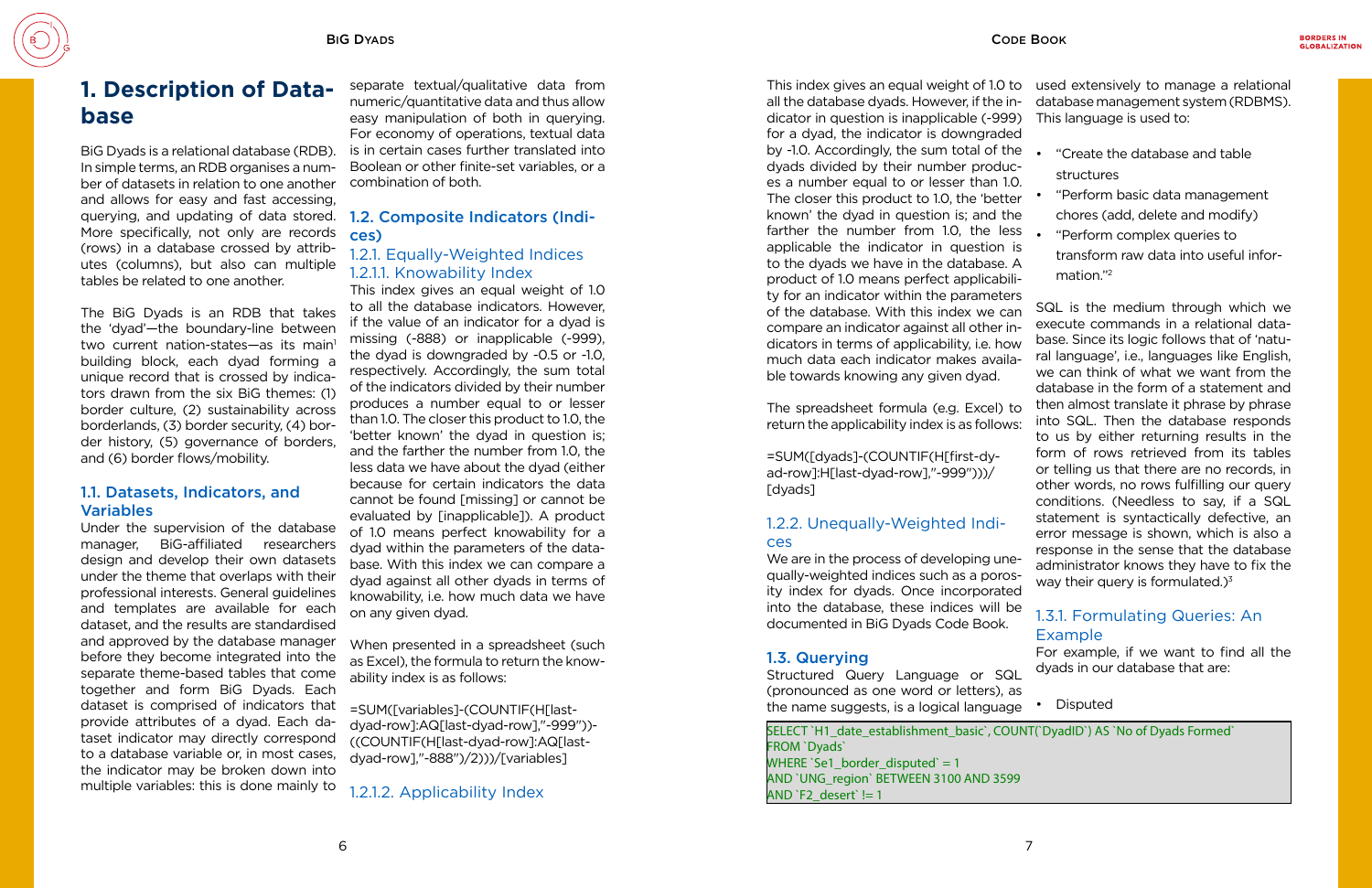- Located in Asia
- Not crossed by a desert
- And were established sometime in the first half of the twentieth century;
- Further, we want to list the total number of these dyads by the year in which their current shape was established in ascending order.

These five conditions could be written out as the query you see below. In this sample, we have lines identified with numbers with lines 4 to 8 specifying those five conditions:

Line 3 shows we want borders that are disputed with the Boolean for Se1 variable marked 1 or 'true'; line 4 says that the selected dyads must be within the two mentioned numerical identifiers, which mark the limits of all Asian dyads in our database; line 5 states, in another binary choice, that the F2 variable for deserts must not equal 1—one might ask why we did not simply say it must equal 0 (or 'false'), and that is because we do not want to rule out values such as -999 which is used for maritime dyads in this case (for more info on this value and what it means, see 2.3. Missing and Inapplicable Data, and Cut-off Dates); lines 6 and 7 say the date of establishment of basic for the dyads in question must be greater than the year 1900 and lesser than or equal to the year 1950.

Now let us turn to the remaining lines: the first three lines mean we want to select two fields—i.e., H1 variable and a greater community who use and can troubleshoot it) and being Open Sourc criteria such as scalability and query-response performance were considere for all of which MySQL scores very high-Last but not least, this platform was full supported by the University of Victor Infrastructure Services, which made opting for MySQL as the RDBMS of choid for BiG Dyads all the easier.

DyadID—from the 'Dyads' table in our database. On line 1, we also want to count the number of DyadIDs that meet the specified criteria as 'summary rows' showing their total; further, we want to give a new column name (which is "No of Dyads Formed") to these summary rows for convenience. The last two lines mean, respectively, that the total number of dyads (as counted in line 1) must be grouped round each year in our result set and those years must be listed in ascending order. (The ORDER BY clause lists the result set in ascending order by default, which makes the use of the ASC keyword optional.)

Any presentation of BiG Dyads dataset in the form of spreadsheets (such Microsoft Excel) are, by necessity, unne rmalised, i.e. they are not in First Norm Form (1NF).

BiG Dyads is comprised of theme-spe cific datasets which expand over time. Each dataset is named after the initial of the theme to which it belongs. At the data collection level, each dataset exist in a tabular instance. This instance is use to verify results and return to the dat collector for corrections, &c, if necessary Later, all the datasets are imported into their respective tables and, after estal lishing relations between them, uploade onto MySQL. Therefore, there is eventual consistency between tabular instance and related MySQL tables that form Bi Dyads.

Even though this query has to fulfil several conditions, it is still quite simple and straightforward since it is executed on one table only; more complex queries join several tables and are executed across many more dimensions, which is one of the features of a fully-fledged relational database as opposed to a spreadsheet with basic functions.

#### 1.4. Database Platform

A relational database management system (RDBMS) is a software acting as an interface between the database and its administrators who can manage and query it. MySQL, the platform that BiG Dyads uses, is known as the "most popular Open Source SQL relational database management system." In other words, MySQL not only utilises SQL to query data but also "it is possible for anyone to use and modify the software" itself. Apart from popularity (which means there is

#### 1.4.1. Spreadsheet Presentation

#### 1.5. Data Collection

#### 1.6. Normal Forms

Database normalisation entails "creating tables and establishing relationship between those tables according to rule designed both to protect the data and to make the database more flexible by eliminating redundancy and inconsister dependency."<sup>4</sup> There are several levels normalisation, aka Normal Forms, each

| an<br>æ,<br>e-<br>٠d,<br>۱h.                   | of which builds upon the previous level.<br>E.g., if the first set of rules is observed,<br>the database is said to be in 'first normal<br>form', with the second rule, it'll be in 'sec-<br>ond normal form', and so on.                       |
|------------------------------------------------|-------------------------------------------------------------------------------------------------------------------------------------------------------------------------------------------------------------------------------------------------|
| lly<br>ria<br>pt-<br>ce                        | For our purposes here, which is first and<br>foremost about gathering clean data,<br>first Normal Form is the most important,<br>at least for a start. NF1 rules, which needs<br>to be borne in mind whilst collecting<br>data, are as follows: |
| ets:<br>as<br>О-<br>ıal                        | Each table cell should contain a<br>single value.                                                                                                                                                                                               |
| e-<br>۱e.                                      | Data in each column should be of the<br>same type.<br>Each record (i.e., the entirety of a row<br>which consists of all the individual                                                                                                          |
| $\mathcal{S}$<br>he<br>its<br>эd<br>ita<br>ry. | cells under their respective columns)<br>needs to be unique.<br>And, finally, the order of the columns<br>should not matter; in other words, if<br>you re-order columns, no information<br>is lost, no error resulted.                          |
| to<br>b-<br>эq<br>ıal<br>es<br>iG              | We can also require ourselves to follow<br>further, tailored rules in addition to NF1,<br>because we want to make the database<br>more tightly structured, efficient, and<br>query-friendly. Some of these rules are:                           |
| ٦g<br>рs<br>es                                 | When designing variables, try to<br>1.<br>keep numeric and textual variables<br>separate (i.e., under different col-<br>umns).                                                                                                                  |
| ٦d<br>ĴУ<br>nt<br>оf                           | Also, turn fixed-value variables into<br>2.<br>binary, tertiary, &c, variables.<br>3. Another important measure that                                                                                                                            |

ought to be taken is establishing:

#### <span id="page-4-0"></span>AND `H1\_date\_establishment\_basic` > 1900 AND `H1\_date\_establishment\_basic` <= 1950 GROUP BY `H1\_date\_establishment\_basic` ORDER BY `H1\_date\_establishment\_basic` ASC;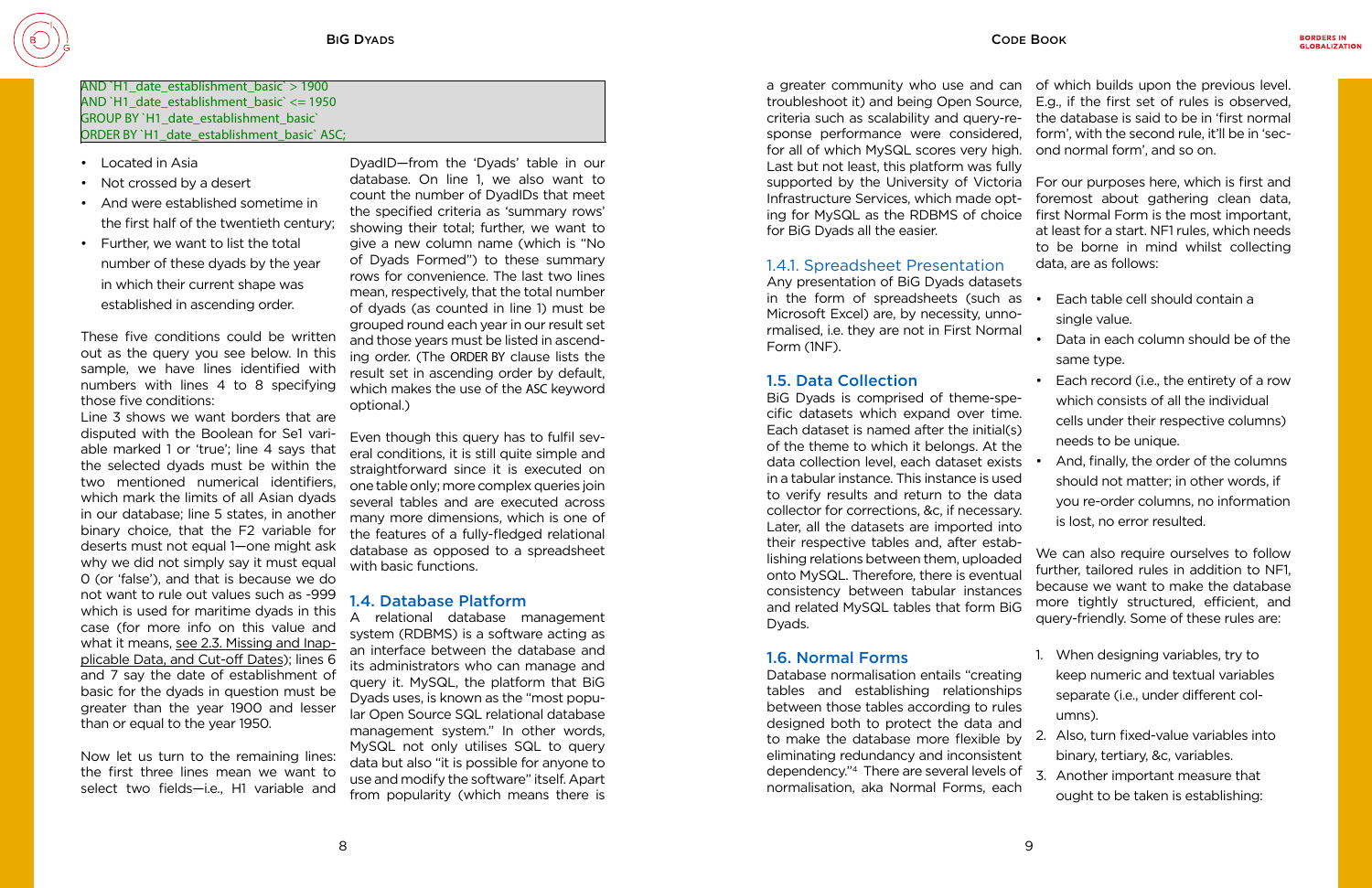#### BiG Dyads Code Book

- <span id="page-5-0"></span>A master list of keywords for the phenomena you study (e.g., geographical names) which is standard PLUS always updated everywhere;
- Controlled vocabulary, especially for textual (i.e., string) variables that are utilised consistently throughout the database.

#### 1.7. Data Collection Do's and Don'ts

Things you must try to stay away from:

• And DO NOT leave duplicate rows. In order to rid your dataset of such duplicates, you can filter for unique values first and then confirm that the rows in question are indeed duplicates by checking everything.

- No dirty data, because computers are not that intelligent (yet) to make sense of data contextually the way human beings can pick out signal from noise. Therefore, dirty data means inconsistent and/or poorly structured data: in other words, data that is carelessly treated. A legitimate question at this point would be: what does careful treatment of data entail?
- For one, DO NOT treat dataset tables as if it's another Excel sheet: e.g., no empty middle rows used as 'headers', &c;
- Also, DO NOT leave cells blank (see 2.3. Missing and Inapplicable Data, and Cut-Off Dates).
- DO NOT let pre-formatting stand: e.g., seemingly benign extra spaces, nonprinting characters, mark-up tags, and so forth, can all cause

unnecessary headaches;

And things you must always practise whilst you are collecting data:

> 2 Adrienne Watt and Nelson Eng, Database Design - 2nd Edition (Victoria, BC: BCcampus, 2014): Chapter 15. SQL Structured Query Language. Available at: https://opentextbc.ca/dbdesign01/chapter/ sql-structured-query-language/. Accessed 27 March 2021. The precursor to SQL was SEQUEL, or Standard English QUEry Language, which further highlights the affinity between SQL and natural language (primarily English but broadly any human language translatable into English).

- Be precise and, even more importantly, consistent: e.g., as mentioned in the previous slide, extra or, alternatively, missing spaces are both important and can result in problems;
- Consolidate same content under related columns;
- Treat Booleans (i.e., 1 and 0 instead of yes/Y and no/N) and other fixed-value columns meticulously;
- Next, you should spell-check and change text case to standard: e.g., using the find/replace function with text, formulae, formatting, or wildcard characters;
- Also, fix numbers and number signs as well as dates and times: e.g., convert numbers stored as text into digits or reformat dates so dashes, slashes, &c, are not mistaken for the same marks elsewhere;
- And transform and rearrange columns and rows when necessary (which is only applicable to flat or

Microsoft Docs: https://docs.microsoft.com/en-us/office/troubleshoot/access/database-normalization-description#normalizing-an-example-table

| <b>Banned Characters</b>         |
|----------------------------------|
| apostrophe '                     |
| , comma                          |
| back slash $\setminus$ & slash / |
| dash -                           |
| double spaces                    |
| parentheses ()                   |

| <b>Banned Characters</b>         | Alternative/Avoidance Strategy                                              |
|----------------------------------|-----------------------------------------------------------------------------|
| apostrophe '                     |                                                                             |
| , comma                          | Rewrite string (non-digit) values to<br>avoid commas; use dash if necessary |
| back slash $\setminus$ & slash / | Insert dates with dashes as separa-<br>tors                                 |
| dash -                           | Only avoid dashes at the beginning of<br>values                             |
| double spaces                    | Avoid extra spaces, e.g. between sen-<br>tences                             |
| parentheses ()                   | Avoid parentheses; use one or two<br>dashes before and after                |

1.7.2. Shell Scripts To help clean up and insert data, new shell scripts have been written that can be run by the database manager at the point of finalising datasets and entering them into the database. The code for the scripts and the instructions to run each can be found in Appendix B: Shell Scripts.

#### Endnotes

1 There are other, complementary datasets which are organised around objects other than the dyad. For instance, watersheds or peace parks have their own datasets in separate tables that are related to the dyad-based datasets.

two-dimensional data).

#### 1.7.1. Banned Characters

To preclude problems at the point of data insertion into the database or subsequent querying, adhere to using the characters 0–9 and a–z, A–Z as much as possible. Should you need to use non-Latin alphabets or other rare characters, consult with the database manager first. The following characters must be avoided from being inserted into dataset spreadsheets:

#### ?!#\$&  $69'$  ( ) [ ] { } \* | + , - . / : ; < = > @ ^ ` ~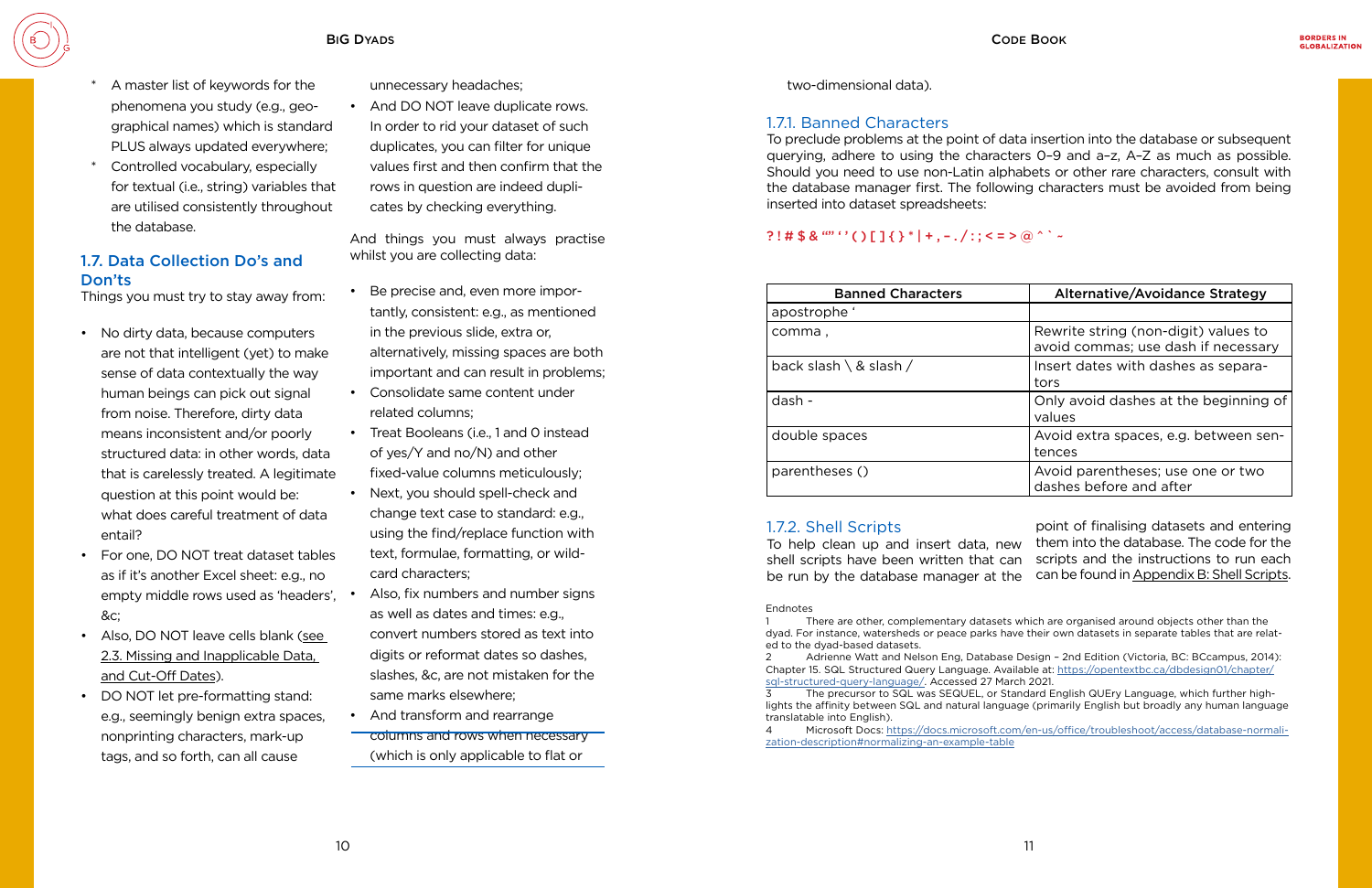<span id="page-6-0"></span>2.1. List of Variables

jSu8\_ID\_peace\_park nSu9\_number\_peace\_park\_dyads Su10\_transboundary\_protected\_area Su11\_conservation\_landscape seascape Su12\_transboundary\_conservation migration area Su13 park for peace Su14 total size protected areas Su15\_year\_legal\_document Su16\_name\_legal\_document FM1\_number\_mountains nFM2\_name\_mountain jFM3\_ID\_mountain nFM4\_number\_mountain\_dyads

UNG\_region Interregional\_dyad Intercontinental\_dyad UN recognition Media F1 terrestrial F<sub>2</sub> desert F3 river F4 territorial sea F5\_eez F6 continental shelf F7\_feature F8 feature type F9\_dyad\_length H1\_year\_establishment\_basic H2\_treaty\_establishment\_basic H3\_year\_adjustment H4\_treaty\_adjustment H5 year historical antecedent H6 treaty historical antecedent Se1 border disputed Se2\_conflict Se3\_independence G1\_YYYYGDPs\_Const2010USD G2\_YYYYratio\_Const2010USD G3\_YYYYGDPs\_PPPCurrentUSD G4\_YYYYratio\_PPPCurrentUSD Su1\_number\_watersheds nSu2\_name\_watershed jSu3\_ID\_watershed nSu4\_number\_watershed\_dyads Su5\_total\_size\_watersheds Su6\_number\_peace\_parks nSu7\_name\_peace\_park

DyadID is an ordinal number starting 1001 and assigned to each dyad record which had already been ranked accord ing to UNG region. This is used as the primary key<sup>1</sup> of the main table and foreign key<sup>2</sup> to the other individual dataset tables.

#### • Country 1, Country 2

The two countries the boundaries which form a distinct dyad. Each dyad unique (see DyadID above), and the or repetitions of dyads occurs when on dyad is terrestrial and the other maritin (which are assigned two distinct, consecutive DyadIDs). The order in which dyad is defined—Country 1-Country 2 Country 2-Country 1— is not significant.

#### • UNG region

This categorisation is based on the G ographic Regions of the United Nation publication "Standard Country or Area Codes for Statistical Use," originally published as Series M, No. 49 and now commonly referred to as the M49 standard.

- World
- Africa: 1
- Northern Africa: 11
- ◊ Sub-Saharan Africa (12–15)
- Eastern Africa: 12
- Middle Africa: 13
- Southern Africa: 14
- \* Western Africa: 15
- Americas: 2
- ◊ Latin America and the Caribbean (21–23)
- Caribbean: 21
- Central America: 22

#### **2. Variables** 2.2. Key Attributes

#### • DyadID

An Interregional\_dyad is a Boolean variable that indicates whether a dyad crosses the boundaries of a UNG\_region. If the first and second 2 digits of the UNG\_region is non-repeating, then the dyad is inter-regional and Interregional dyad equals 1.

| at<br>ırd<br>d-<br>he<br>or-<br>et | $\ast$<br>South America: 23<br>$\ast$<br>Northern America: 24<br>$\ast$<br>Antarctica: 29<br>Asia: 3<br>$\ast$<br>Central Asia: 31<br>$\ast$<br>Eastern Asia: 32<br>$\ast$<br>South-Eastern Asia: 33 |  |
|------------------------------------|------------------------------------------------------------------------------------------------------------------------------------------------------------------------------------------------------|--|
|                                    | $\ast$<br>Southern Asia: 34                                                                                                                                                                          |  |
|                                    | $\ast$<br>Western Asia: 35                                                                                                                                                                           |  |
| Οf                                 | Europe: 3                                                                                                                                                                                            |  |
| l is                               | *<br>Eastern Europe: 36                                                                                                                                                                              |  |
| ٦ly                                | *<br>Northern Europe: 37 (including                                                                                                                                                                  |  |
| ne                                 | Channel Islands)                                                                                                                                                                                     |  |
| ne<br>n-                           | $\ast$<br>Southern Europe: 38                                                                                                                                                                        |  |
| ı a                                | $\ast$<br>Western Europe: 39                                                                                                                                                                         |  |
| VS                                 | Oceania: 4                                                                                                                                                                                           |  |
| t.                                 | $\ast$<br>Australia and New Zealand: 41                                                                                                                                                              |  |
|                                    | $\ast$<br>Melanasia: 42                                                                                                                                                                              |  |
| ie-                                | $\ast$<br>Micronesia: 43                                                                                                                                                                             |  |
| ns                                 | $\ast$<br>Polynesia: 44                                                                                                                                                                              |  |
| ea<br>b-<br>m-                     | Interregional dyad and Interconti-<br>nental_dyad                                                                                                                                                    |  |

A handful of inter-regional dyads are also intercontinental dyads when they cross not only the boundary of a region but also that of a continent. If the first and third digits of the UNG\_region differ, then the dyad is intercontinental and Intercontinental\_dyad equals 1.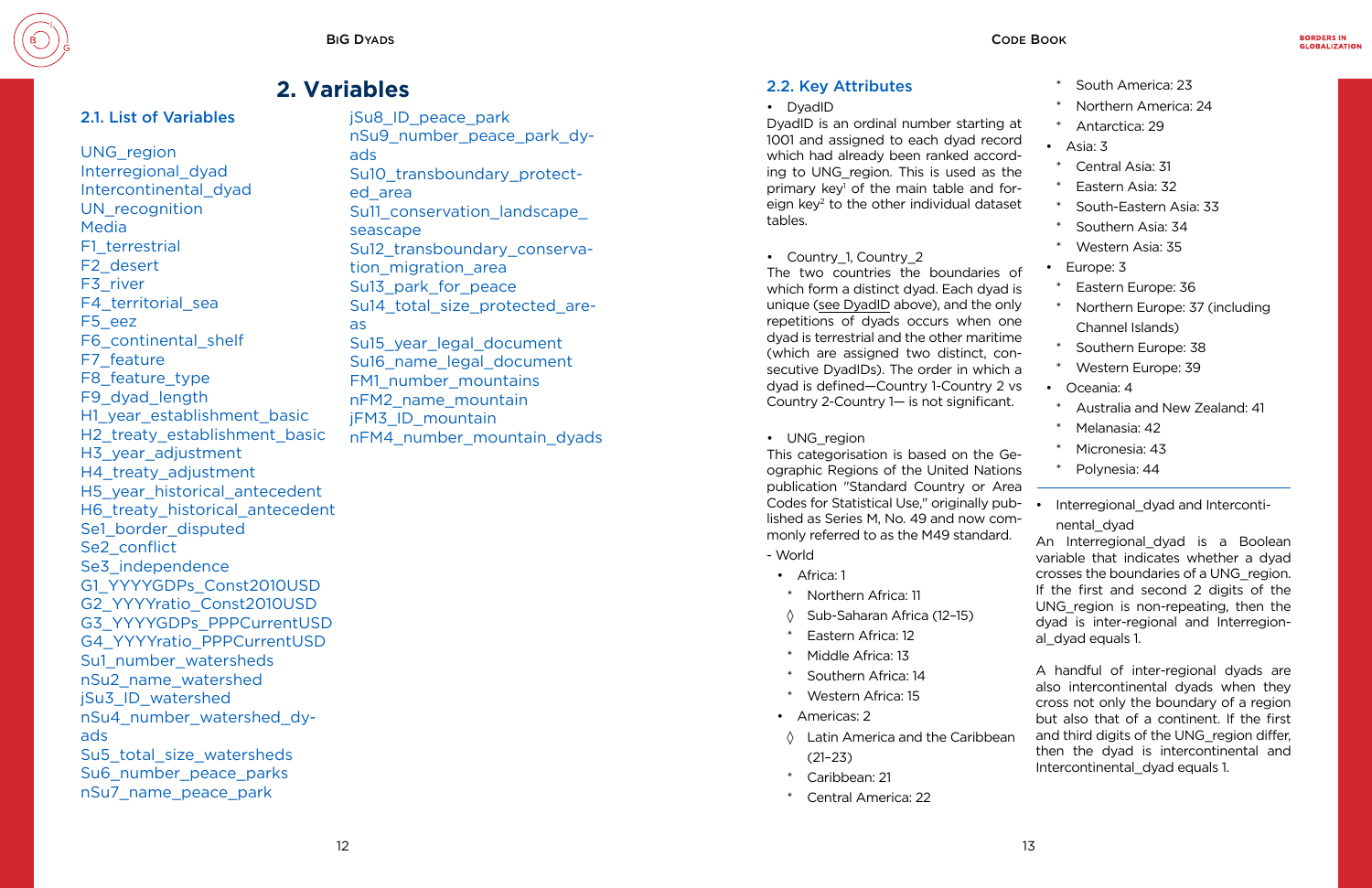#### <span id="page-7-0"></span>• UN recognition

whether the dyad is recognised by the United Nations (1) or not (0).

#### • Media

This column takes a URI pointing to where the media file of the dyad, upon availability, is stored as its variable.

#### 2.3. Missing and Inapplicable Data, and Cut-Off Dates

We have also used -1982 as a cut-off point for all maritime dyads that lack dates of establishment (the minus sign is used to differentiate this cut-off point from the year 1982 when the latter is used as a date and not a cut-off point). 1982 was chosen, because in that year the Law of the Sea establishing EEZ's came into effect. If two states have not already an agreement establishing a maritime boundary, we have made the decision to use that cut-off point as the establishment of a de facto maritime border. Therefore, the -1982 instances are where the states still have yet signed an official agreement, whereas the 1982 dates (or any other dates for that matter) are for dyads that have a treaty in the (specified) year.<sup>3</sup>

This is a Boolean which determines maritime dyads for a landlocked country, is impossible to fill, e.g. the number of which can be put down as 0 but -999 is more accurate.

Following code book best practice, coding missing and inapplicable data instead of leaving them empty or inaccurately supplying a zero ensures that any omission on the part of data collector or database manager results in a blank, i.e. uncoded, cell. In our Code Book, -888 stands for 'missing data' and -999 for 'inapplicable data': missing data means the data was unavailable for some (known or unknown) reason but not structurally missing; inapplicable data is data that

[3.1. Foundations of Dyads](#page-8-0) [3.2. Dates](#page-9-0) [3.3. Conflicts](#page-10-0) [3.4. Economic Inequality](#page-10-0) [3.5. Transboundary Watersheds](#page-11-0) [3.6. Peace Parks](#page-12-0) 3.7. Mountains

# **3. Description of Datasets**

#### Endnotes

1 "A table typically has a column or combination of columns that contain values that uniquely identify each row in the table. This column, or columns, is called the primary key (PK) of the table and enforces the entity integrity of the table. Because primary key constraints guarantee unique data, they are frequently defined on an identity column" ([Microsoft Docs](https://docs.microsoft.com/en-us/sql/relational-databases/tables/primary-and-foreign-key-constraints?view=sql-server-ver15)).

2 "A foreign key (FK) is a column or combination of columns that is used to establish and enforce a link between the data in two tables to control the data that can be stored in the foreign key table. In a foreign key reference, a link is created between two tables when the column or columns that hold the primary key value for one table are referenced by the column or columns in another table. This column becomes a foreign key in the second table" [\(Microsoft Docs](https://docs.microsoft.com/en-us/sql/relational-databases/tables/primary-and-foreign-key-constraints?view=sql-server-ver15)).

3 On EEZ's, see: https://stats.oecd.org/glossary/detail.asp?ID=884. For treaties that established them, see: https://treaties.un.org/Pages/ViewDetailsIII.aspx?src=TREATY&mtdsg\_no=XXI-6&chapter=21&Temp=mtdsg3&clang=\_en

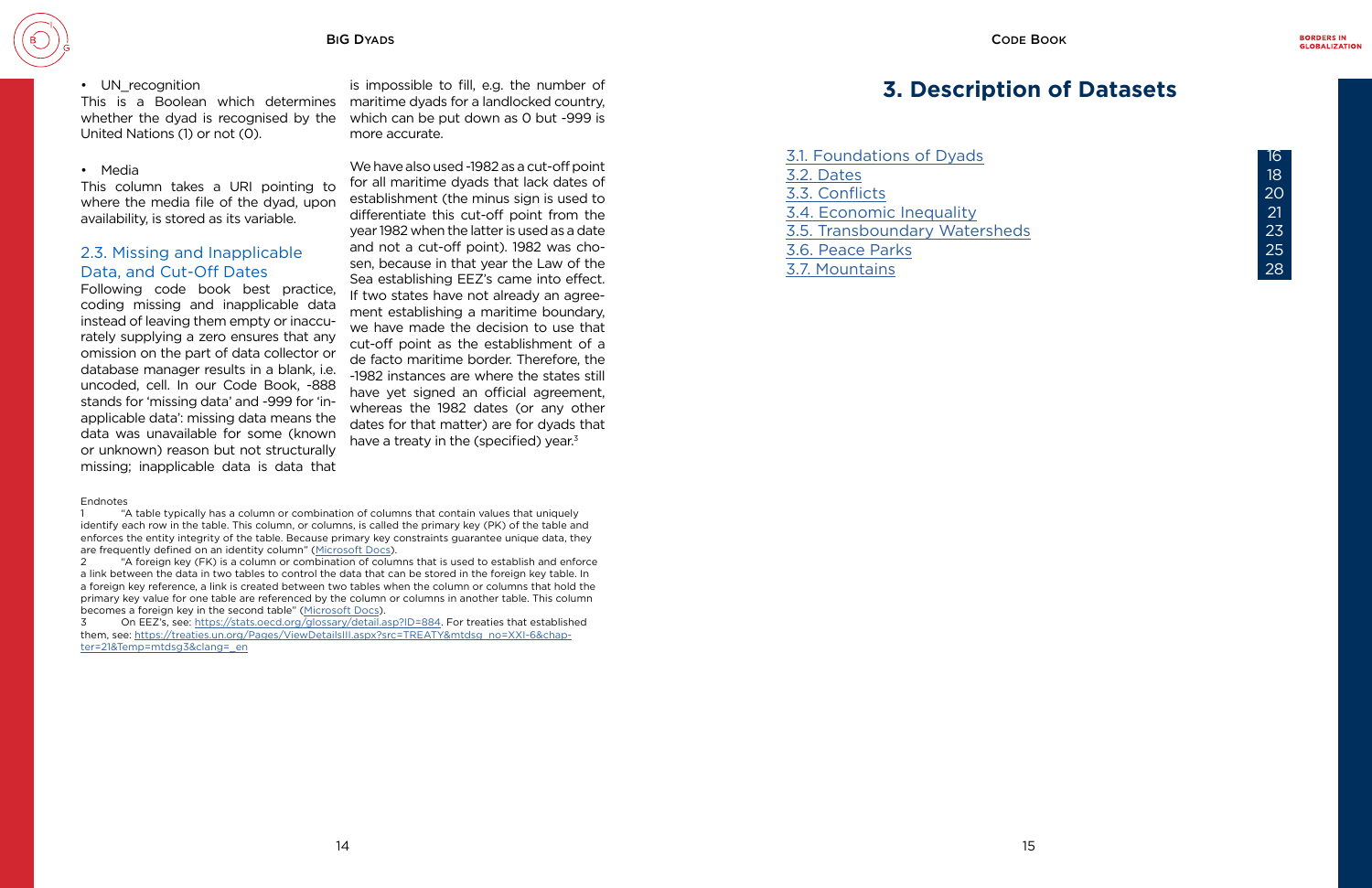<span id="page-8-0"></span>

#### 3.1. Foundations of Dyads Dataset (Theme: N/A)

#### Indicator 1: land/maritime border

- Variable 1 label: F1 terrestrial
- Type: binary numeric
- Values: 0, 1; -888, -999
- Definition: determines whether a dyad is terrestrial (1) or maritime (0).

### Indicator 2: desert/river

- Variable 1 label: F4\_territorial\_sea
- Type: binary numeric
- Values: 0, 1; -888, -999
- Definition: determines whether a maritime dyad is a territorial sea boundary (1) or not (0). (If the dyad is a land boundary, it is given -999.)
- Variable 2 label: F5 eez
- Type: binary numeric
- Values: 0, 1; -888, -999
- Definition: determines whether
- Variable 1 label: F2\_desert
- Type: binary numeric
- Values: 0, 1; -888, -999
- Definition: determines whether the dyad crosses a desert (1) or not (0).
- Variable 2 label: F3\_river
- Type: binary numeric
- Values: 0, 1; -888, -999
- Definition: determines whether the dyad crosses a river (1) or not (0).

#### Indicator 3: maritime boundaries

- Variable 1 label: F9\_dyad\_length
	- Type: numeric
- Values: natural numbers > o; -888, -999
- Definition: gives the length in km of the given dyad. If the dyad is a maritime dyad with both a territo-

the maritime dyad is an exclusive economic zone boundary (1) or not (0). (If the dyad is a land boundary, it is assigned -999.)

- Variable 3 label: F6\_continental\_shelf
- Type: binary numeric
- Values: 0, 1; -888, -999
- Definition: determines whether the maritime dyad is a continental shelf boundary (1) or not (0). (If the dyad is terrestrial, it is assigned -999.)

### Indicator 4: special features

- Variable 1 label: F7 feature
- Type: binary numeric
- \* Values: 0, 1; -888, -999
- Definition: determines whether a given dyad contains a special feature, i.e. an enclave/exclave, zone of shared sovereignty, or some other exceptional feature, (1) or not (0).
- Variable 2 label: F8\_feature\_type
- Type: string
- Values: unbounded; -888, -999
- Definition: names the special feature corresponding to F7 feature.

#### Indicator 5: dyad length

rial sea section and an economic exclusive zone, then the length of the EEZ is given.

#### Design

- This dataset gives more detail on the nature of each dyad, allowing for the separation of dyads into smaller categories based on these features.
- Updating Schedule: this dataset needs to be updated only on an ad hoc basis, when changes to dyads change these aspects of the dyad.

## Use and Limits

• Use: this dataset can be used to separate dyads with different characteristics from one another. It allows for the separate analysis of land dyads and maritime dyads, desert/ river dyads, different types of maritime dyads, and dyads with special features. This dataset is helpful both in gaining more detail information about each dyad and in allowing for smaller categories of dyads for analysis.

• Limits: this dataset is limited by its binary nature. The aspects of the dyad are marked only as yes or no, leaving no room for extra information. This means that the dataset lacks detail—for example, the dataset does not record to what extent a dyad crosses a river or desert, only that it does so to some degree.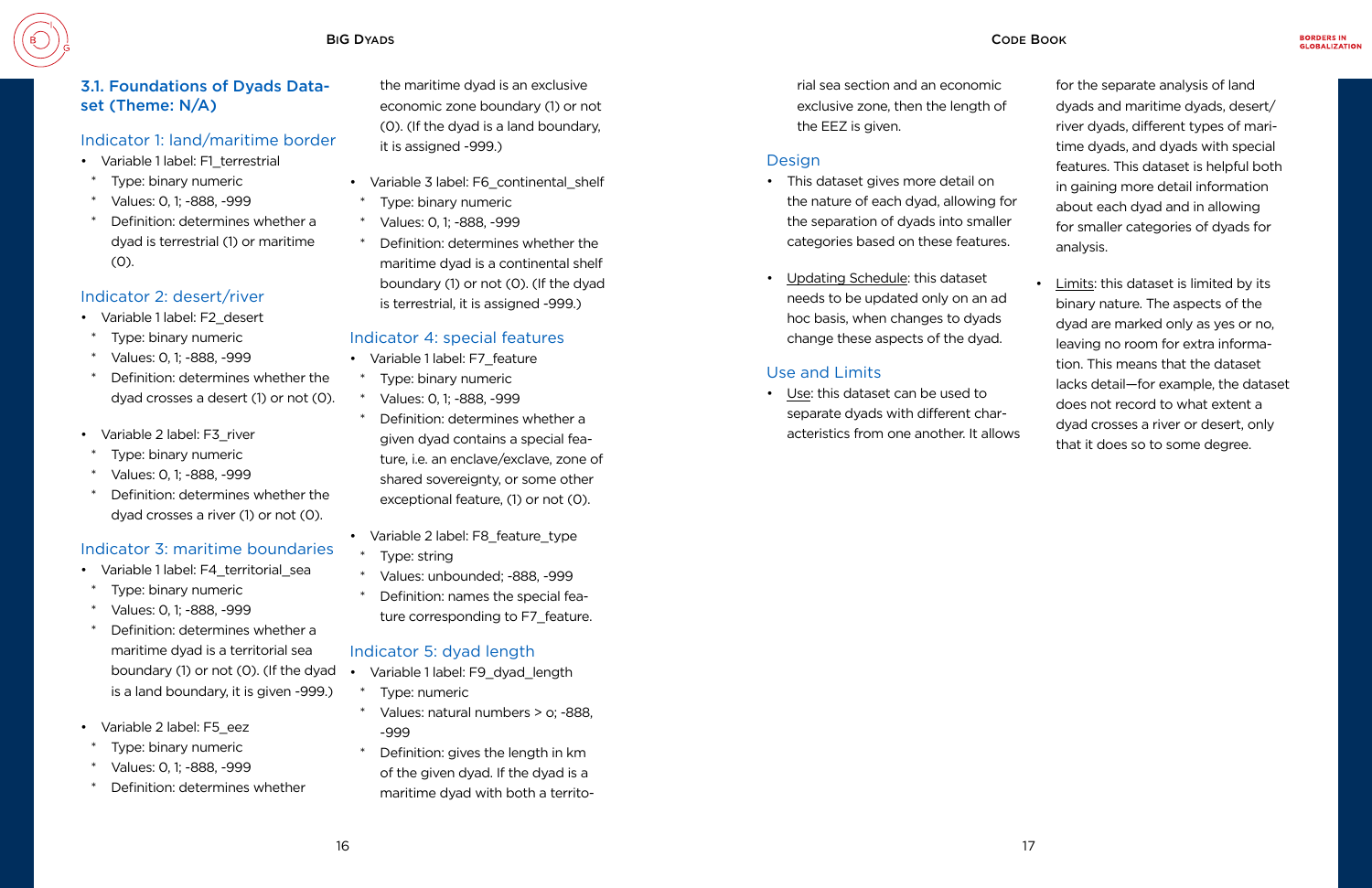### <span id="page-9-0"></span>3.2. Dates Dataset (Theme: History [H])

#### Indicator 1: year of establishment of basic

- Variable 1 label: H1\_year\_establishment basic
- \* Type: date and time
- Values: any year in the BCE/CE range; -888, -999
- Definition: gives the year on which the essential shape of the current dyad was established.
- Variable 2 label: H2 treaty establishment basic
- \* Type: string
- Values: unbounded; -888, -999
- Definition: provides the name of the treaty or event corresponding to H1\_year\_establishment\_basic.
- Values: unbounded; -888, -999
- Definition: provides the name of the treaty or event corresponding to H3\_year\_adjustment.

## Indicator 2: year of adjustments

- Variable 1 label: H3\_year\_adjustment
- Type: date and time
- Values: any year in the BCE/CE range; -888, -999
- Definition: gives the year in which the last minor adjustment (i.e. an adjustment that does not fundamentally change the shape of the dyad) to the shape of the current dyad was effected.
- Variable 2 label: H4\_treaty\_adjustment
- \* Type: string

#### Indicator 3: historical antecedent

- Variable 1 label: H5\_year\_historical\_antecedent
- Type: date and time
- Values: any year in the BCE/CE range; -888, -999
- Definition: gives the year of establishment of the historical antecedent of the current dyad in such cases where the modern dyad runs on much the same lines as the dyad between predecessor states.
- Variable 2 label: H6\_treaty\_historical\_antecedent
- \* Type: string
- Values: unbounded; -888, -999
- Definition: provides the name of the treaty or event corresponding to H5\_year\_historical\_antecedent.

#### Design

• The initial goal of the was to establish the date from which the current border of every dyad can be thought of as stable. Once research began, however, the complexity of the history of borders and the needs of the database made it clear that 3 categories of dates were needed: the establishment of the border, adjustments made to the border, and the

- historical antecedent of the border. Each of the first 3 categories has two columns, one for numeric and one for textual data.
- Updating Schedule: the indicators should be updated on an ad hoc basis, when changes to borders are made.

## Use and Limits

• Use: this dataset can be used to establish the 'stability' of borders around the world. The older the date of establishment of a dyad is, the longer it can be said to have been stable. This can be useful to compare the stability of borders with other

indicators such as conflict, inequality, transboundary agreements etc.

• Limits: the dataset is limited by the fact that it takes a synchronic approach and can only include dyads that still exist today. In cases where extinct dyads match up well with current dyads, extinct dyads can be included under the 'Historical Antecedents' indicator, but otherwise are not included in the database. This means that the dataset can only describe the world as it is today, and is not particularly useful for a diachronic analysis of the establishment of dyads.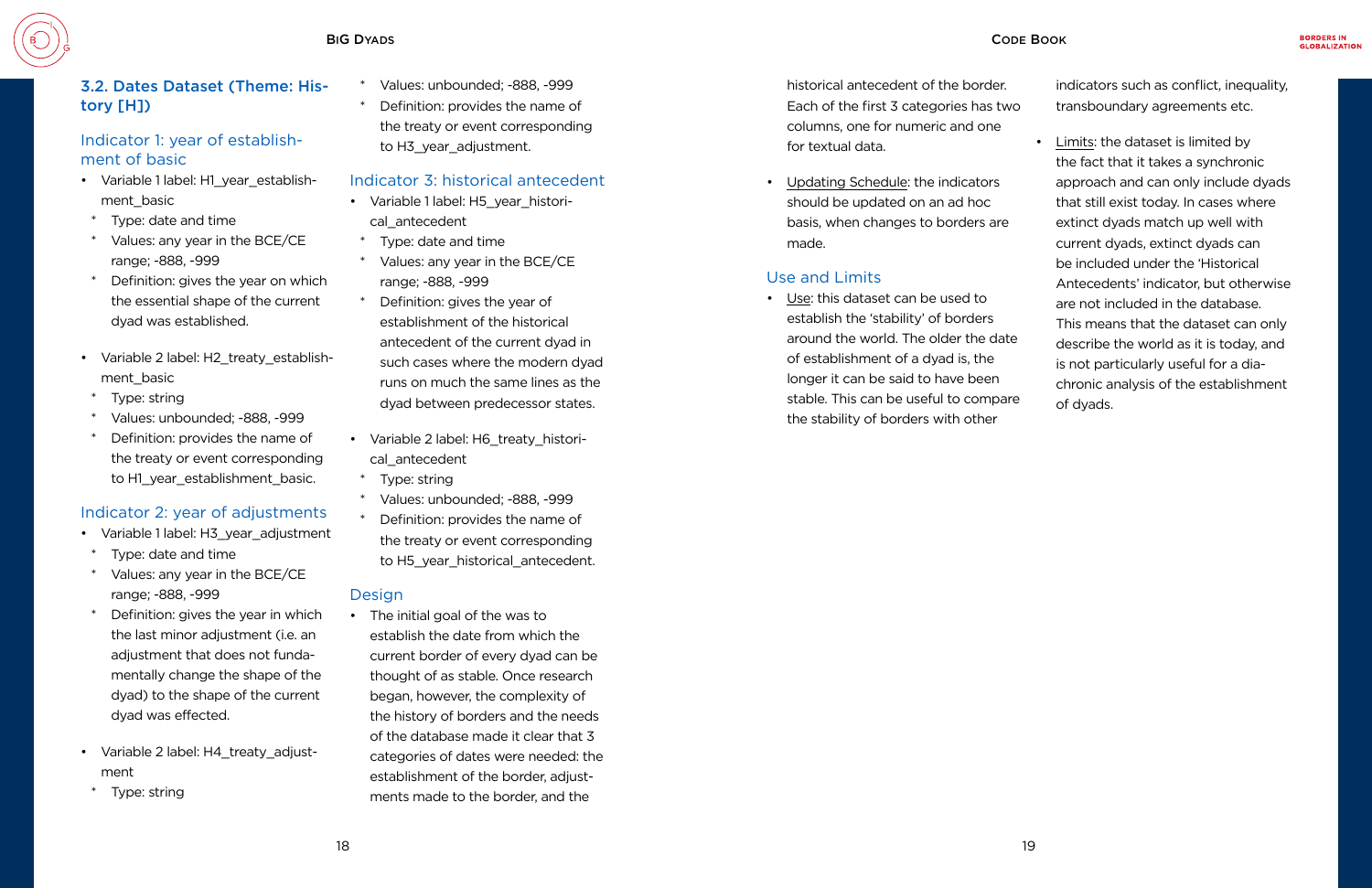## <span id="page-10-0"></span>3.3. Conflicts Dataset (Theme: Security [Se])

#### Indicator 1: border disputes

- Variable 1 label: Se1 border disputed
- Type: binary numeric
- Values: 0, 1; -888, -999
- Definition: determines whether one or both of the states on the dyad dispute(s) the position of the border (1), or not (0); and/or if the border has never been officially delimited (1), or not (0); and/or whether one or both of the states on the dyad dispute(s) the ownership of some portion/the entirety of the territory of the other state (1), or not (0).

- Variable 1 label: Se3 independence
- Type: binary numeric
- Values: 0, 1; -888, -999
- Definition: determines whether the dyad arose out of an independence/partition regardless of the presence of violence (1) or not (o).

#### Indicator 2: conflict

- Variable 1 label: Se2\_conflict
- Type: binary numeric
- Values: 0, 1; -888, -999
- Definition: determines whether the current shape of a dyad arose out of a military conflict, violent independence, etc, (1) or not (0).

#### Indicator 3: independence

#### Design

- These indicators were developed in order to track the origin of dyads today and their status vis-à-vis the states straddling them.
- Updating Schedule: the indicators should be updated on an ad hoc basis, when changes to borders are made, when disputes are resolved, new states created etc.

#### Use and Limits

- 
- 
- DPCountry\_2; -888, -999
- Definition: expresses GDP per
- Use: this dataset can be used to establish the number of dyads currently disputed, the number of dyads that were created through conflict and/or independence. These numbers can be compared to other factors like the stability of the border, deaths on the border, transboundary agreements etc.
- Limits: this dataset is limited by its binary nature, leaving no room for descriptive detail. This means that the dataset lacks the ability to describe the nature of each data point. For example, the dataset does not give information as to the scale or intensity of border disputes or conflicts; it only records their existence. Furthermore, the dataset only records dyads currently in dispute, and misses dyads which were once in dispute but have since been resolved.
- Variable 1 label: G1\_YYYYGDPs\_Const2010USD
- \* Type: numeric
- Values: the ratio must be written out in the form of GDPCountry\_1:G-DPCountry\_2; -888, -999
- Definition: expresses GDP per capita of Country\_1 to Country\_2 in year YYYY in constant 2010 USD. Definition: expresses ratio of GDP per capita (PPP) of a wealthier country to its poorer neighbour (so that it is always greater than or equal to one) in year YYYY.
- Variable 2 label: G2\_YYYYratio\_Const2010USD **Design**
- 
- Type: numeric \* Values: rational numbers > 0; -888, -999 Definition: expresses the ratio of GDP per capita of a wealthier country to its poorer neighbour (so that it is always greater than or equal to one) in year YYYY. Indicator 2: GDP per capita comparison on the basis of PPP Cur-• Variable 1 label: G3\_YYYYGDPs\_ PPPCurrentUSD \* Type: numeric Values: the ratio must be written out in the form of GDPCountry\_1:G-• Inequality, especially of its economic variety, is one of the most important topics in border studies. It intersects with many other border-related topics, such as migration and trade; therefore, it would be of considerable value to examine relationships e.g. between inequality and migration (and trade) flows, or inequality and border conflicts. The design of the variables in this dataset were taken from Elizabeth Staudt's Border Inequalities Around the World Dataset, which covered the years 1975, 1980, 1990, 2000, and 2014. We updated the data to the latest available at the time—which was the year 2017—from the sources Staudt had used.
	-

#### 3.4. Economic Inequality Dataset (Theme: Governance [G])

#### Indicator 1: GDP per capita comparison on the basis of constant 2010 USD

# rent USD

capita of Country\_1 to Country\_2 (Purchasing Power Parity or PPP) in year YYYY in Current International USD.

- 
- Variable 2 label: G4\_YYYYratio\_PPPCurrentUSD
	- \* Type: numeric
	- Values: rational numbers > 0; -888, -999

• Updating Schedule: this depends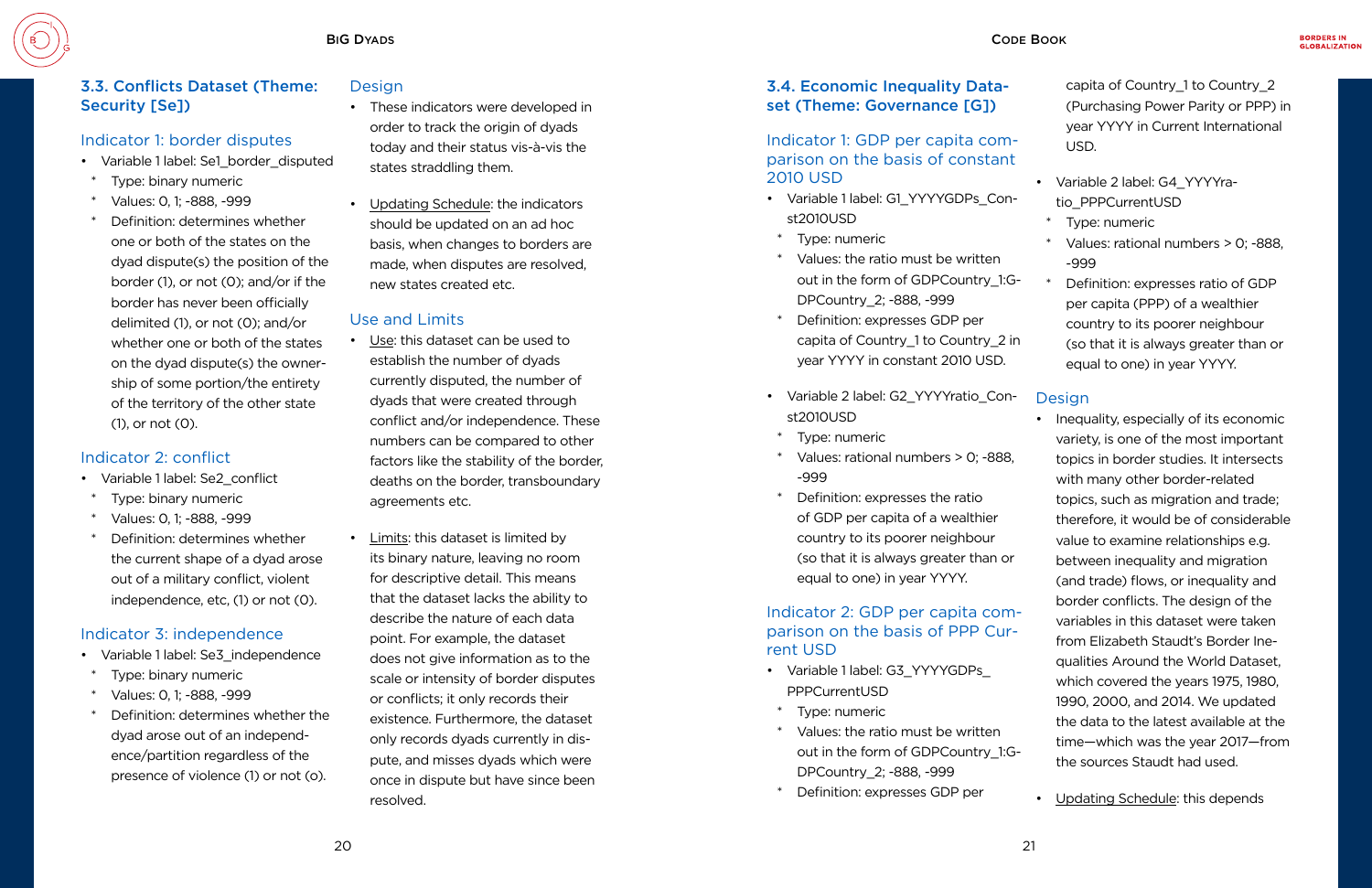<span id="page-11-0"></span>on research questions and other variables of interest to ensure there are no discrepancies in the period of our variables: e.g. if we examine the relationship between inequality and migration flows, both must come from comparable time periods (not, say, inequality in 2019, on one hand, and migration flows from the 1990s, on the other hand). Updating very often, e.g. every year, is likely to make little sense because inequality between countries does not change very quickly unless a major crisis happens and significantly impacts the GDP of a country. However, as a rule of thumb, should database management priorities and resources allow, it would be desirable to update

#### 3.5. Transboundary Watersher Dataset (Theme: Sustainabilit [Su])

the dataset variables not long after source data is updated.

#### Use and Limits

- Variable 1 label: Su1\_number\_water sheds
- \* Type: numeric
- \* Values: natural numbers ≥ 0; -888, -999
- Definition: counts the total num of watershed(s) that the dyad may intersect. This particular variable can function as a combined Boolean ( $n=0$  or  $n>0$ ) + n' count  $(n>0 \rightarrow n=n')$ .
- Variable 2 label: Su2\_name\_water shed
- \* Type: string
- Values: unbounded; -888, -999
- \* Definition: lists the watershed(s) that the dyad may intersect.
- Use: since inequality intersects with many other border-related topics, the indicators from this dataset can be crossed with other datasets to create interesting research questions. For more information on how to develop queries, see 1.3.
- Limits: as it stands, there is only the latest inequality data in the present dataset. However, data from multiple years (before, including those already present in Staudt's study, and, in the future, after) can be added to the dataset in order to conduct longitudinal studies.

- Variable 1 label: Su3\_total\_size\_w tersheds
- \* Type: numeric
- Values: natural numbers > 0; -88 -999
- \* Definition: gives in km2 the total size of all the watershed $(s)$  that dyad may intersect.

Junction<sup>1</sup> indicator 3: watershed

#### Indicator 1: dyad intersecting watersheds

#### Indicator 2: combined size of watersheds

| :ds  | ID                                                                                                                                                             |
|------|----------------------------------------------------------------------------------------------------------------------------------------------------------------|
| ty   | Variable 1 label: jSu4 ID watershed<br>$\ast$<br>Type: incremental numeric<br>$\ast$<br>Values: natural numbers > 0<br>*<br>Definition: identifies an N number |
| er-  | of watersheds incrementally, start-<br>ing at 1 (1, 2, 3, , N).                                                                                                |
| 38,  | Non-dyad-based <sup>2</sup> indicator 4:<br>dyads intersecting a watershed                                                                                     |
| ıber | Variable 1 label: nSu5_name_water-<br>shed                                                                                                                     |
|      | $\ast$<br>Type: string                                                                                                                                         |
| ır-  | $\ast$<br>Values: unbounded; -888, -999                                                                                                                        |
| d:   | $\ast$<br>Definition: gives the watershed                                                                                                                      |
| ıter | name.                                                                                                                                                          |
|      | Variable 2 label: nSu6_number_wa-                                                                                                                              |
| r-   | tershed_dyads                                                                                                                                                  |
|      | *<br>Type: numeric                                                                                                                                             |
|      | $\ast$<br>Values: natural numbers $\geq$ 0; -888,<br>-999                                                                                                      |
| )    | $\ast$<br>Definition: counts the total number<br>of dyads the watershed may inter-                                                                             |
|      | sect. This particular variable can                                                                                                                             |
|      | function as a combined Boolean                                                                                                                                 |
|      | $(n=0 \text{ or } n>0) + n' \text{ counter } (n>0 \rightarrow$                                                                                                 |
| /a-  | $n=n$ ).                                                                                                                                                       |
|      | Design                                                                                                                                                         |
| 88,  | An important subset of the theme                                                                                                                               |
|      | of sustainability in the BiG project is                                                                                                                        |
|      | transboundary watersheds. Finding                                                                                                                              |
| the  | a central list of well-established                                                                                                                             |

watersheds was central to the data collection for this subset. The UN Global Compact provided a major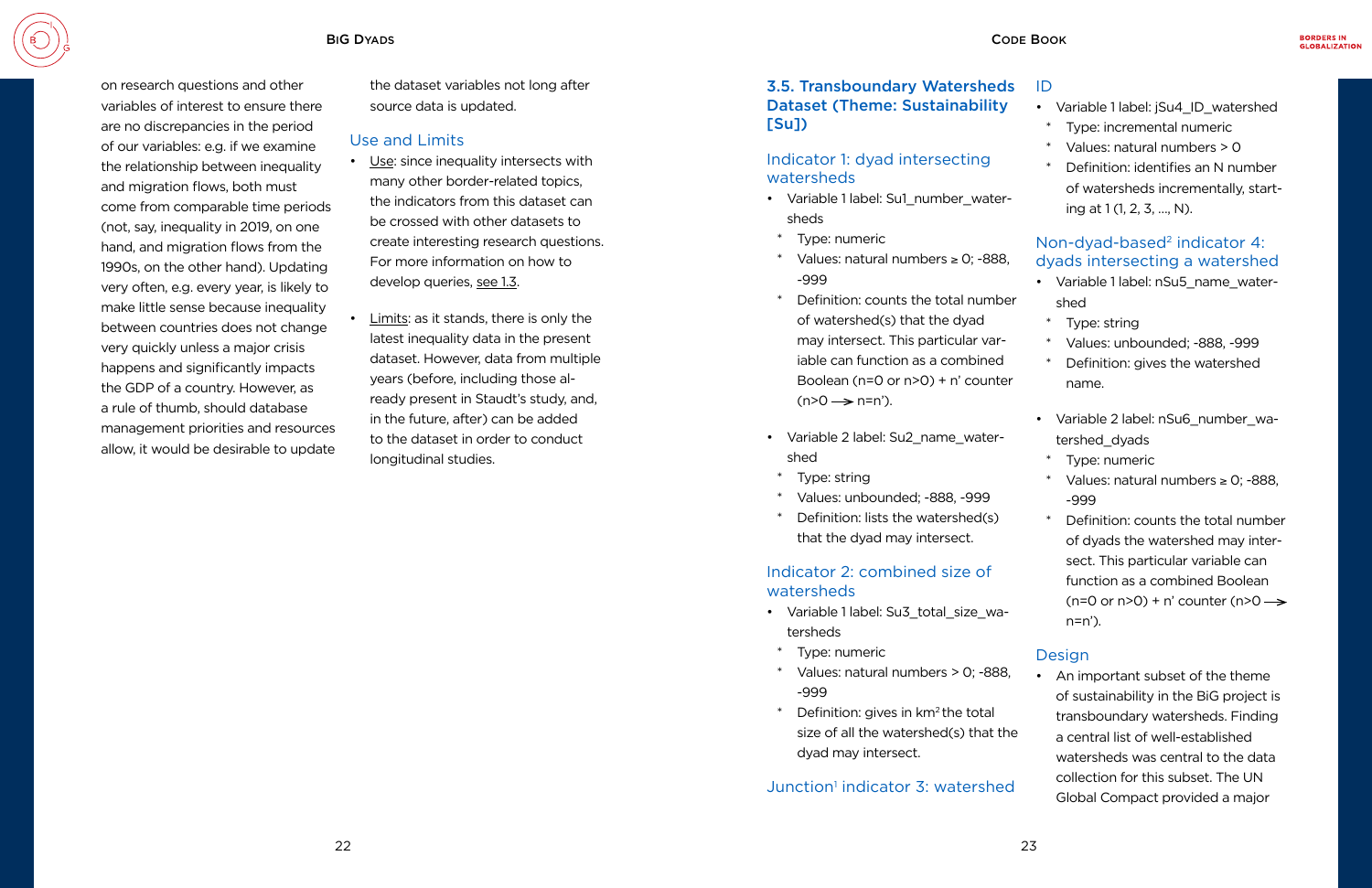#### BiG Dyads Code Book

<span id="page-12-0"></span>

transboundary dataset that was used as a jumping-off point for the present dataset.

- Use: this dataset can be used individually or in conjunction with other Su-datasets to explore the theme of sustainability. Also, the indicators from this dataset can be crossed with other datasets to create interesting research questions. For more information on how to develop queries, see 1.3.
- Limits: N/A.

• Updating Schedule: since the nature of transboundary watersheds is relatively stable, revisiting them every 10 years seems reasonable. The clear exception would be any change to the dyads that intersect watersheds, which can be revised on an individual basis.

#### Use and Limits

#### Endnotes

- Variable 1 label: Su7\_number\_peace parks
- \* Type: numeric
- Values: natural numbers  $\geq$  0; -888, -999
- \* Definition: counts the total number of peace park(s) that the dyad may intersect. This particular variable can function as a combined Boolean (n=0 or n>0) + n' counter  $(n>0 \rightarrow n=n')$ .
- Variable 2 label: Su8\_name\_peace\_ park
- \* Type: string
- Values: unbounded; -888, -999
- Definition: lists the peace park(s) that the dyad may intersect.

1 A 'junction' indicator bridges between two database tables (e.g. Dyads table and a non-dyad -based table) by pairing their primary keys, hence the prefix 'j'.

2 A 'non-dyad-based' indicator/variable takes an object other than the dyad (e.g. a watershed or peace park) as its main principle of organisation, hence the prefix 'n'.

- Variable 1 label: Su9 transboundary\_protected\_area
- \* Type: binary numeric
- Values: 0, 1; -888, -999
- Definition: determines whether the dyad intersects a transboundary protected area (1) or not (0).
- Variable 2 label: Su10\_conservation landscape seascape
- \* Type: binary numeric

#### 3.6. Peace Parks Dataset (Theme: Sustainability [Su])

#### Indicator 1: dyad intersecting further peace parks

- Values: 0, 1; -888, -999
- Definition: determines whether the dyad intersects a transboundary conservation landscape/seascape (1) or not (0).
- 
- Variable 3 label: Su11\_transboundary conservation migration area
- Type: binary numeric
- Values: 0, 1; -888, -999
- Definition: determines whether the dyad intersects a transboundary conservation migration area (1) or not (0).
- Variable 4 label: Su12 parks for peace
- Type: binary numeric
- Values: 0, 1; -888, -999
- Definition: determines whether the dyad intersects the special designation 'parks for peace' (1) or not (0).

#### Indicator 2: typology of transboundary conservation areas

#### Indicator 3: combined size of protected areas

- Variable 1 label: Su13\_total\_size\_protected\_areas
- \* Type: numeric
- \* Values: natural numbers > 0; -888, -999
- \* Definition: states in km2 the total size of all the protected areas that the dyad may intersect.

#### Indicator 4: formal agreement

• Variable 1 label: Su14\_year\_le-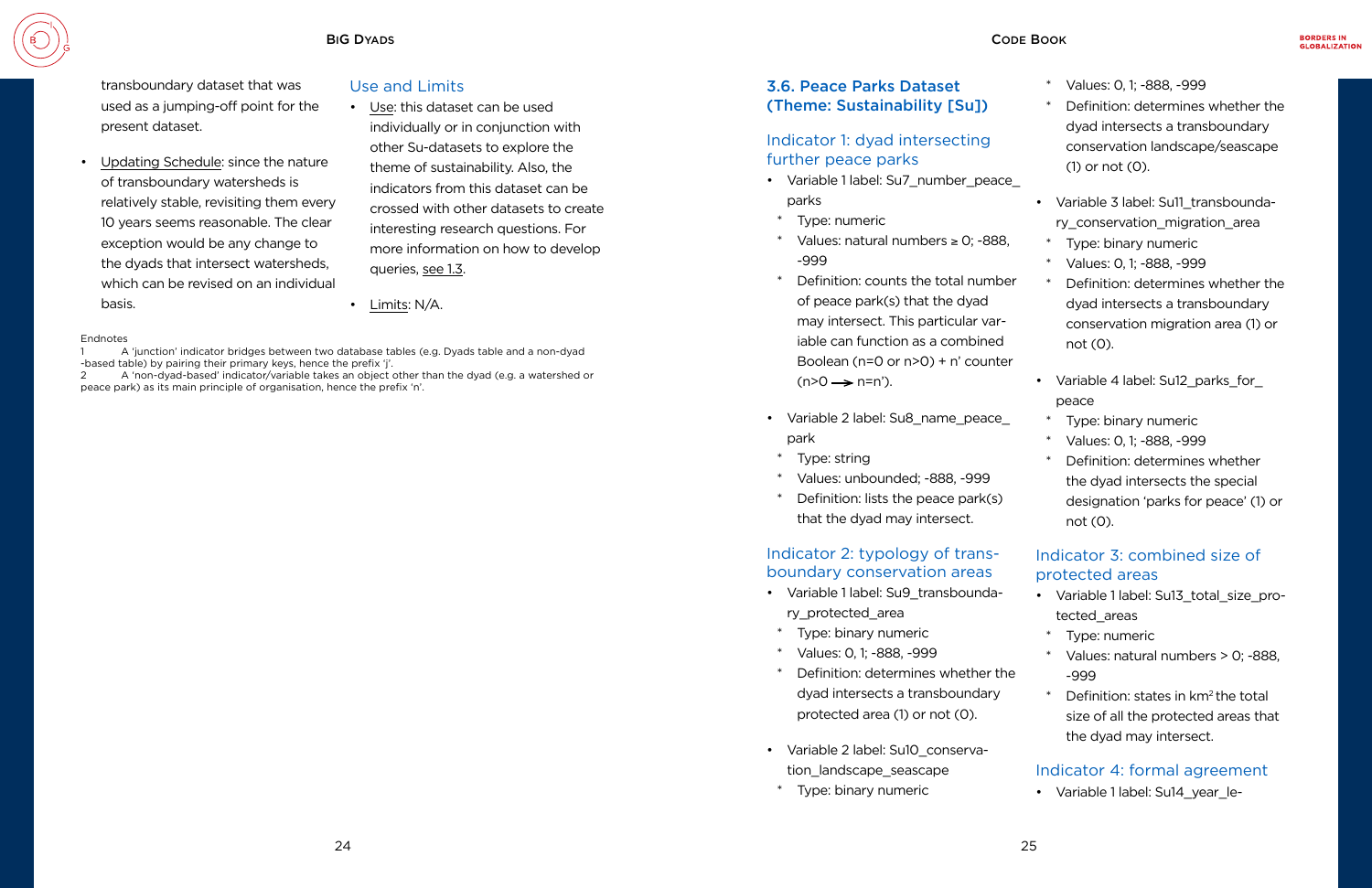gal\_document

- Type: date and time
- Values: any year in the BCE/CE range; -888, -999
- Definition: states the year of any informal/soft legal document ("arrangement") or a formal/hard legal document ("agreement")—including memoranda of understanding, international treaties, international agreements, international conventions, &c—for the creation, governance, &c, of protected areas (e.g. watersheds, parks, reserves of biosphere) that may exist on the dyad.
- Variable 2 label: Su15\_name\_legal\_document
- Type: string
- Values: unbounded; -888, -999
- Definition: states the title of the formal agreement corresponding to Su14\_year\_formal\_agreement.
- Variable 1 label: nSu17\_name\_peace\_ park
- \* Type: string
- Values: unbounded; -888, -999
- Definition: states the peace park name.
- Variable 2 label: nSu18\_number\_peace\_park\_dyads
- \* Type: numeric
- Values: natural numbers  $\geq$  0; -888, -999
- Definition: counts the total number of dyad(s) that the peace park may intersect. This particular variable can function as a combined Boolean (n=0 or n>0) + n' counter  $(n>0 \rightarrow n=n')$ .

#### Junction indicator 5: peace park ID

- Variable 1 label: jSu16\_ID\_peace\_park
- Type: incremental numeric
- Values: natural numbers > 0
- Definition: identifies an N number of peace parks incrementally, starting at 1 (1, 2, 3, …, N).

#### Non-dyad-based indicator 6: further dyads intersecting the peace park

#### Design

- Peace parks forms another subset of the theme of sustainability. The initial phase of the data collection for this dataset focussed on parks that were intersected with dyads. Classifying different transboundary parks, which was a critical first step, was based on IUCN definitions in their report Transboundary Conservation: A Systemic and Integrated Approach.
- Updating Schedule: since the nature of peace parks is relatively stable, revisiting them every 10 years seems reasonable. The clear exception would be any change to the dyads that intersect watersheds, which can

be revised on an individual basis.

#### Use and Limits

• Use: this dataset can be used individually or in conjunction with other Su-datasets to explore the theme of sustainability. Also, the

indicators from this dataset can be crossed with other datasets to create interesting research questions. For more information on how to develop queries, see 1.3.

• Limits: N/A.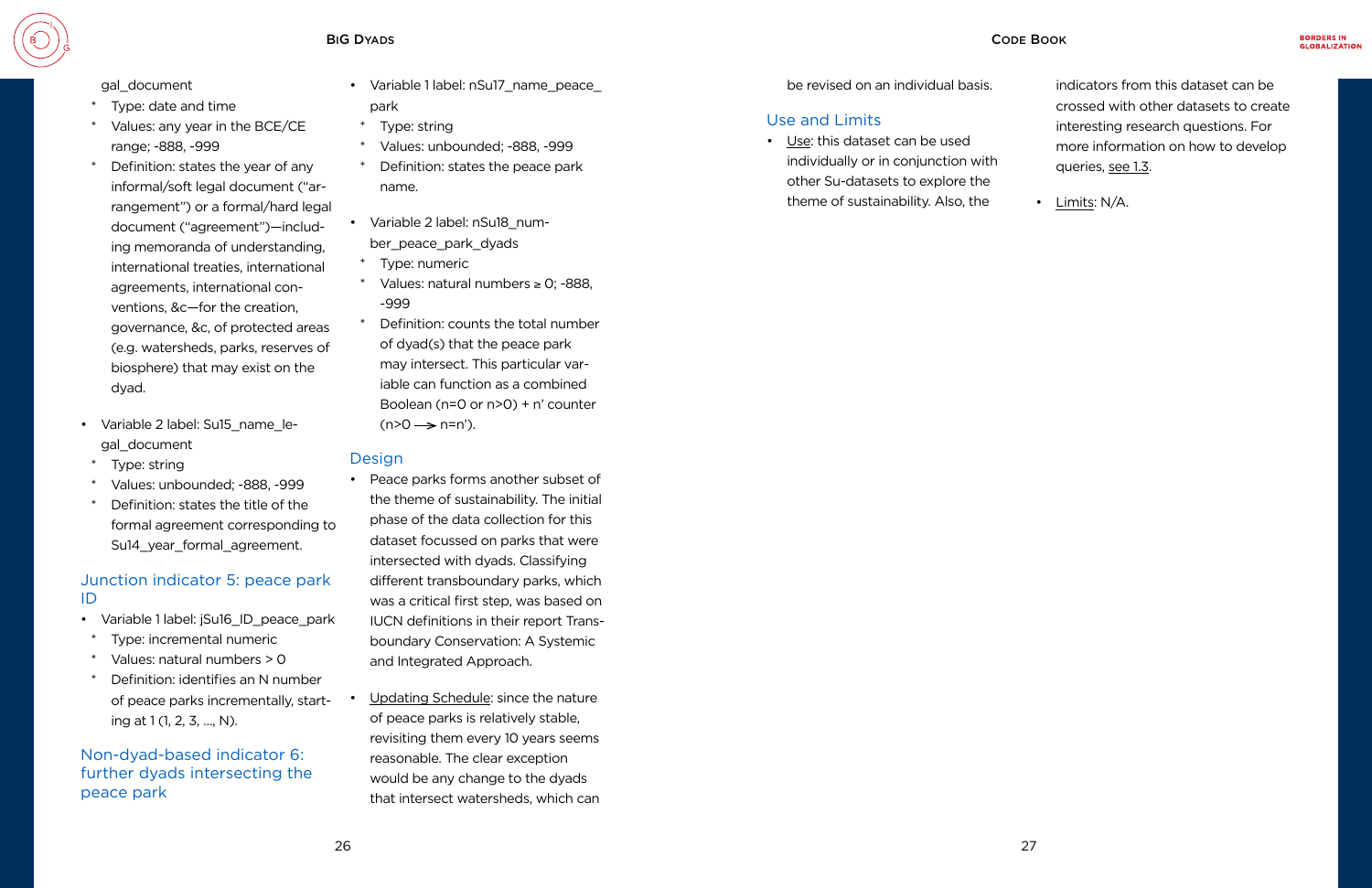## <span id="page-14-0"></span>3.7. Mountains Dataset (Theme: Foundations-Mountains [FM])

#### Indicator 1: dyad intersecting mountain(s)

- Variable 1 label: FM1\_number\_mountains
- \* Type: numeric
- Values: natural numbers ≥ 0; -888, -999
- Definition: counts the total number of mountains/mountain ranges that the dyad may intersect. This particular variable can function as a combined Boolean (n=0 or n>0) + n' counter (n>0  $\rightarrow$  n=n').

- Variable 1 label: nFM2\_name\_mountains
- \* Type: string
- \* Values: unbounded; -888, -999
- Definition: lists the mountain(s) that the dyad may intersect.

- Variable 1 label: jFM3\_ID\_mountain
- \* Type: incremental numeric
- \* Values: natural numbers > 0
- \* Definition: identifies an N number of watersheds incrementally, starting at 1 (1, 2, 3, …, N).

#### Non-dyad-based indicator 2: mountain(s) intersecting a dyad

- Variable 1 label: nFM4\_number\_mountain\_dyads
- Type: numeric
- Values: natural numbers ≥ 0; -888, -999
- Definition: counts the total number of dyads the mountain may intersect. This particular variable can function as a combined Boolean (n=0 or n>0) + n' counter ( $n>0 \rightarrow n=n'$ ).

#### Junction indicator 3: mountain ID

#### Non-dyad-based indicator 4: dyads intersecting a watershed

#### Design

- The current formulation is only the beginning for this dataset as more information-rich indicators are yet to be added to the present list.
- Updating Schedule: since the geography, topography, and other characteristics of mountains are relatively stable, revisiting this dataset every 10 years seems

reasonable. The clear exception would be any change to the dyads that intersect mountains, which can be revised on an individual basis.

## Use and Limits

• Use: this dataset can be used individually or in conjunction with other F and/ or Su-datasets to explore the theme of sustainability, amongst others. Also, the indicators from this dataset can be crossed with other datasets to create interesting research questions. For more information on how to develop queries,

see 1.3.

• Limits: N/A.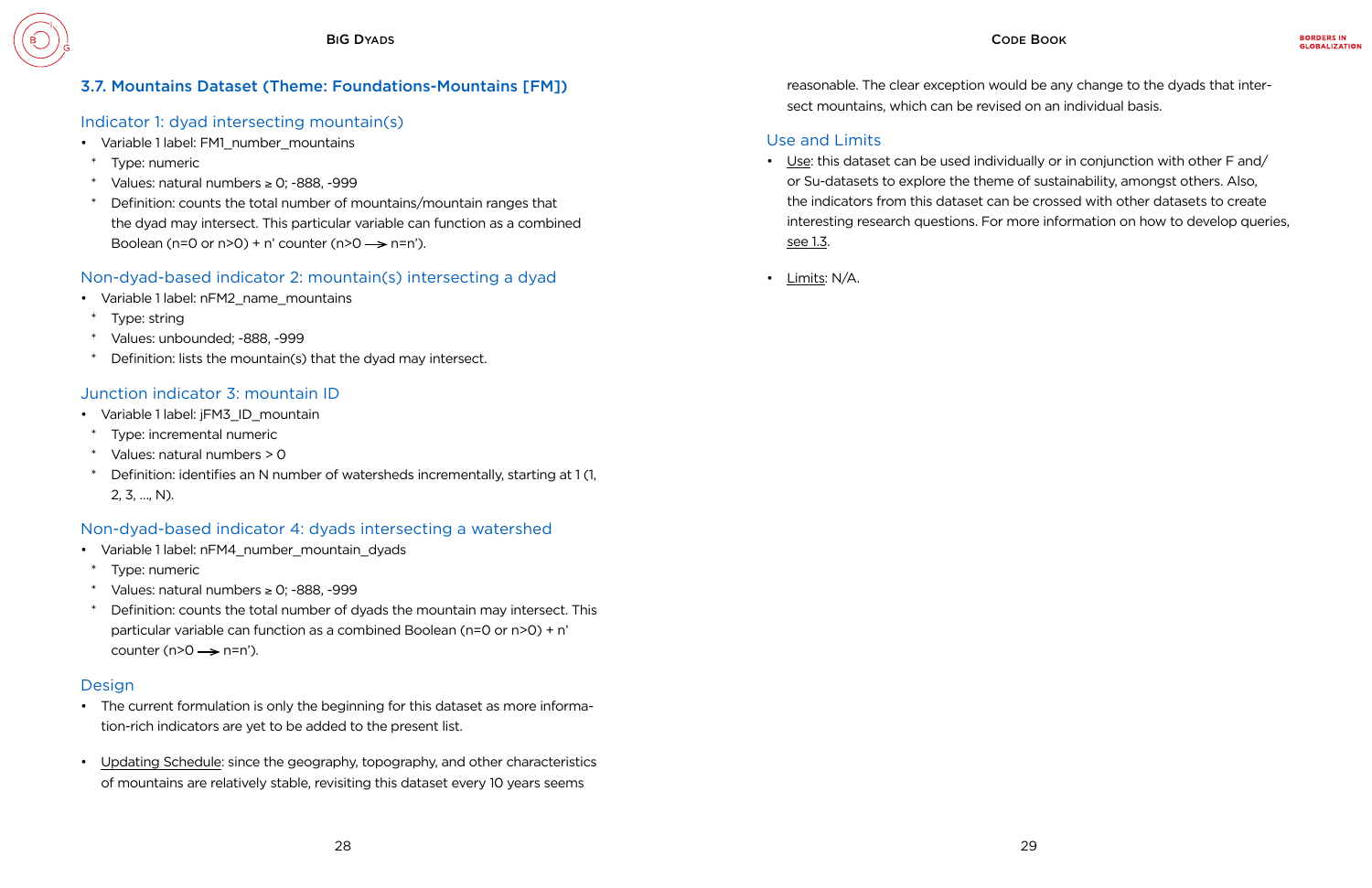#### <span id="page-15-0"></span>Appendix A: Country Alphabeti cal Order Number

The name in parenthesis is to be used.

• Abkhazia 001 • Afghanistan 002 • Albania 003 • Algeria 004 • Andorra 005 • Angola 006 • Antigua and Barbuda 007 • Argentina 008 • Armenia 009 • Artsakh, Republic of 010 • Australia 011 • Austria 012 • Azerbaijan 013 • Bahamas 014 • Bahrain 015 • Bangladesh 016 • Barbados 017 • Belarus 018 • Belgium 019 • Belize 020 • Benin 021 • Bhutan 022 • Bolivia 023 • Bosnia and Herzegovina 024 • Botswana 025 • Brazil 026 • Brunei 027 • Bulgaria 028 • Burkina Faso 029 • Burundi 030

| <b>BIG DYADS</b>                              |     |                            |     | <b>CODE BOOK</b>          |
|-----------------------------------------------|-----|----------------------------|-----|---------------------------|
| <b>pendices</b>                               |     | Georgia<br>$\bullet$       | 064 | – Li<br>$\bullet$         |
|                                               |     | Germany<br>$\bullet$       | 065 | -Li                       |
| i-<br>Cambodia<br>$\bullet$                   | 031 | Ghana<br>$\bullet$         | 066 | M                         |
| Cameroon<br>$\bullet$                         | 032 | Greece<br>$\bullet$        | 067 |                           |
| Canada<br>$\bullet$                           | 033 | Grenada<br>$\bullet$       | 068 | M                         |
| Cape Verde<br>$\bullet$                       | 034 | Guatemala<br>$\bullet$     | 069 | $\mathsf{M}$              |
| Central African Republic<br>$\bullet$         | 035 | Guinea<br>$\bullet$        | 070 | M                         |
| Chad<br>$\bullet$                             | 036 | Guinea-Bissau<br>$\bullet$ | 071 | M                         |
| Chile<br>$\bullet$                            | 037 | Guyana<br>$\bullet$        | 072 | M                         |
| China<br>$\bullet$                            | 038 | Haiti<br>$\bullet$         | 073 | M                         |
| Colombia<br>$\bullet$                         | 039 | Honduras<br>$\bullet$      | 074 | M                         |
| Comoros<br>$\bullet$                          | 040 | Hungary<br>$\bullet$       | 075 | M<br>$\bullet$            |
| Costa Rica<br>$\bullet$                       | 041 | Iceland<br>$\bullet$       | 076 | M                         |
| Cote d'Ivoire<br>$\bullet$                    | 042 | India<br>$\bullet$         | 077 | M<br>$\bullet$            |
| Croatia<br>$\bullet$                          | 043 | Indonesia<br>$\bullet$     | 078 | M                         |
| Cuba<br>$\bullet$                             | 044 | Iran<br>$\bullet$          | 079 | M<br>$\bullet$            |
| Cyprus<br>$\bullet$                           | 045 | Iraq<br>$\bullet$          | 080 | M                         |
| Czechia<br>$\bullet$                          | 046 | Ireland<br>$\bullet$       | 081 | M<br>$\bullet$            |
| Democratic Republic of the Congo<br>$\bullet$ |     | Israel<br>$\bullet$        | 082 | M                         |
| (DR Congo)                                    | 047 | Italy<br>$\bullet$         | 083 | M<br>$\bullet$            |
| Denmark<br>$\bullet$                          | 048 | Jamaica<br>$\bullet$       | 084 | M                         |
| Djibouti<br>$\bullet$                         | 049 | Japan<br>$\bullet$         | 085 | M<br>$\bullet$            |
| Dominica                                      | 050 | Jordan<br>٠                | 086 | N<br>$\bullet$            |
| Dominican Republic<br>$\bullet$               | 051 | Kazakhstan<br>$\bullet$    | 087 | $\mathsf{N}$<br>$\bullet$ |
| East Timor<br>$\bullet$                       | 052 | Kenya<br>$\bullet$         | 088 | N<br>$\bullet$            |
| Ecuador<br>$\bullet$                          | 053 | Kiribati<br>$\bullet$      | 089 | N<br>$\bullet$            |
| Egypt<br>$\bullet$                            | 054 | Kosovo<br>$\bullet$        | 090 | N<br>$\bullet$            |
| El Salvador<br>$\bullet$                      | 055 | Kuwait<br>$\bullet$        | 091 | N<br>$\bullet$            |
| <b>Equatorial Guinea</b><br>$\bullet$         | 056 | Kyrgyzstan<br>$\bullet$    | 092 | N<br>٠                    |
| Eritrea<br>$\bullet$                          | 057 | Laos<br>$\bullet$          | 093 | N<br>$\bullet$            |
| Estonia<br>$\bullet$                          | 058 | Latvia<br>$\bullet$        | 094 | N<br>$\bullet$            |
| Ethiopia<br>$\bullet$                         | 059 | Lebanon<br>$\bullet$       | 095 | N<br>$\bullet$            |
| Fiji<br>$\bullet$                             | 060 | Lesotho<br>$\bullet$       | 096 | N<br>$\bullet$            |
| Finland<br>$\bullet$                          | 061 | Liberia<br>$\bullet$       | 097 | $\circ$                   |
| France<br>$\bullet$                           | 062 | Libya<br>$\bullet$         | 098 | $\mathsf{P}$<br>$\bullet$ |
| Gabon<br>$\bullet$                            | 063 | Liechtenstein<br>$\bullet$ | 099 | $\mathsf{P}$<br>$\bullet$ |
| 30                                            |     |                            |     | 31                        |

| Cambodia                         | 031 |
|----------------------------------|-----|
| Cameroon                         | 032 |
| Canada                           | 033 |
| Cape Verde                       | 034 |
| Central African Republic         | 035 |
| Chad                             | 036 |
| Chile                            | 037 |
| China                            | 038 |
| Colombia                         | 039 |
| Comoros                          | 040 |
| Costa Rica                       | 041 |
| Cote d'Ivoire                    | 042 |
| Croatia                          | 043 |
| Cuba                             | 044 |
| Cyprus                           | 045 |
| Czechia                          | 046 |
| Democratic Republic of the Congo |     |
| (DR Congo)                       | 047 |
| Denmark                          | 048 |
| Djibouti                         | 049 |
| Dominica                         | 050 |
| Dominican Republic               | 051 |
| East Timor                       | 052 |
| Ecuador                          | 053 |
| Egypt                            | 054 |
| El Salvador                      | 055 |
| <b>Equatorial Guinea</b>         | 056 |
| Eritrea                          | 057 |
| Estonia                          | 058 |
| Ethiopia                         | 059 |
| Fiji                             | 060 |
| Finland                          | 061 |
| France                           | 062 |
| Gabon                            | 063 |

## **Appendices**

| Lithuania                   | 100        |
|-----------------------------|------------|
| Luxembourg                  | 101        |
| Macedonia (North Macedonia) |            |
|                             | 102        |
| Madagascar                  | 103        |
| Malawi                      | 104        |
| Malaysia                    | 105        |
| <b>Maldives</b>             | 106        |
| Mali                        | 107        |
| Malta                       | 108        |
| Marshall Island             | 109        |
| Mauritania                  | <b>110</b> |
| <b>Mauritius</b>            | 111        |
| Mexico                      | 112        |
| Micronesia                  | 113        |
| Moldova                     | 114        |
| Monaco                      | 115        |
| Mongolia                    | 116        |
| Montenegro                  | 117        |
| Morocco                     | 118        |
| Mozambique                  | 119        |
| Myanmar                     | 120        |
| Namibia                     | 121        |
| Nauru                       | 122        |
| Nepal                       | 123        |
| Netherlands                 | 124        |
| New Zealand                 | 125        |
| Nicaragua                   | 126        |
| Niger                       | 127        |
| Nigeria                     | 128        |
| North Korea                 | 129        |
| Northern Cyprus             | 130        |
| Norway                      | 131        |
| Oman                        | 132        |
| Pakistan                    | 133        |
| Palau                       | 134        |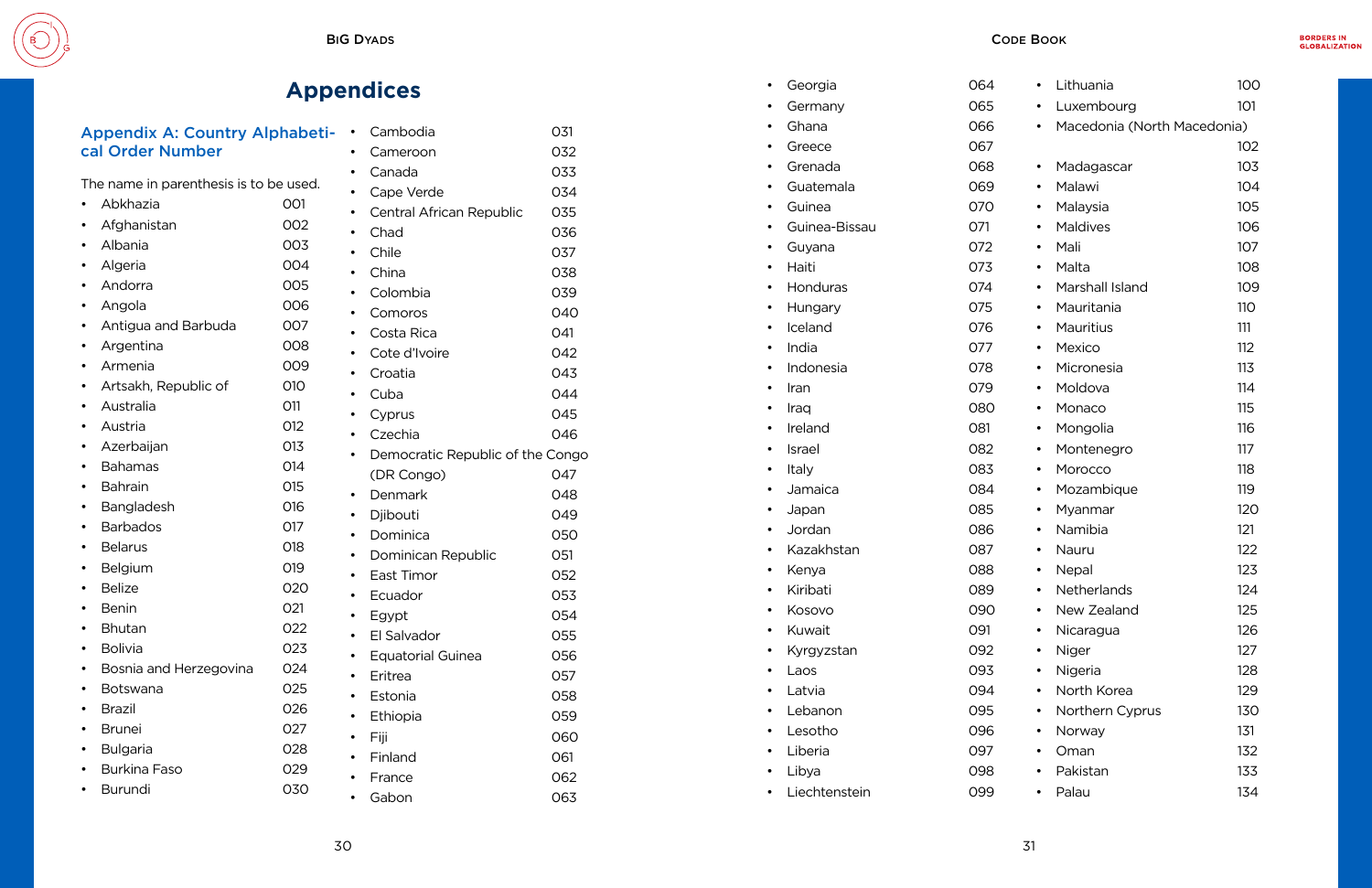<span id="page-16-0"></span>

#### **BIG DYADS** d

| Palestine                        | 135 |
|----------------------------------|-----|
| Panama                           | 136 |
| Papua New Guinea                 | 137 |
| Paraguay                         | 138 |
| Peru                             | 139 |
| Philippines                      | 140 |
| Poland                           | 141 |
| Portugal                         | 142 |
| Qatar                            | 143 |
| Republic of the Congo (Congo)    |     |
|                                  | 144 |
| Romania                          | 145 |
| Russia                           | 146 |
| Rwanda                           | 147 |
| Saint Kitts and Nevis            | 148 |
| Saint Lucia                      | 149 |
| Saint Vincent and the Grenadines |     |
|                                  | 150 |
| Samoa                            | 151 |
| San Marino                       | 152 |
| Sao Tome and Principe            | 153 |
| Saudi Arabia                     | 154 |
| Senegal                          | 155 |
| Serbia                           | 156 |
| Seychelles                       | 157 |
| Sierra Leone                     | 158 |
| Singapore                        | 159 |
| Slovakia                         | 160 |
| Slovenia                         | 161 |
| Solomon Islands                  | 162 |
| Somalia                          | 163 |
| Somaliland                       | 164 |
| South Africa                     | 165 |
| South Korea                      | 166 |
| South Ossetia                    | 167 |
| South Sudan                      | 168 |

| Spain                | 169 |
|----------------------|-----|
| Sri Lanka            | 170 |
| Sudan                | 171 |
| Suriname             | 172 |
| Swaziland (Eswatini) | 173 |
| Sweden               | 174 |
| Switzerland          | 175 |
| Syria                | 176 |
| Taiwan               | 177 |
| Tajikistan           | 178 |
| Tanzania             | 179 |
| Thailand             | 180 |
| The Gambia (Gambia)  | 181 |
| Togo                 | 182 |
| Tonga                | 183 |
| Transnistria         | 184 |
| Trinidad and Tobago  | 185 |
| Tunisia              | 186 |
| Turkey               | 187 |
| Turkmenistan         | 188 |
| Tuvalu               | 189 |
| <b>UAE</b>           | 190 |
| Uganda               | 191 |
| Ukraine              | 192 |
| UK                   | 193 |
| <b>USA</b>           | 194 |
| Uruguay              | 195 |
| Uzbekistan           | 196 |
| Vanuatu              | 197 |
| Vatican City         | 198 |
| Venezuela            | 199 |
| Vietnam              | 200 |
| Western Sahara       | 201 |
| Yemen                | 202 |
| Zambia               | 203 |
| Zimbabwe             | 204 |
|                      |     |

#### Appendix B: Shell Scripts

# Define variable and test if any matches are to be found; if not, notification is sent to termi nal, but if matches exist, their row numbers (as summary rows) and individual column num e directory. NB: you need to escape minus symbol with an invalid grep option!

```
printf "Summary Row No: \n`awk -v awkvar="$string" '$0 ~ awkvar{print NR}' $file`" > re-
```

```
awkvar="$string" -F"," '{for(i=1;i<=NF;i++){if ($i \siming.txt
```
#### $\#$  Prompt for input and: 1. enter CSV path to be imported into DB; 2. its equivalent table name

#### Script 1: row\_column\_match.sh

This shell script can be used to clean u CSVs or other array files that contain datasets. Using a code editor, the code

|    | below must be saved as a .sh file and      |
|----|--------------------------------------------|
|    | then run in Terminal. The appropriate      |
|    | commands will follow. If there are any     |
| qı | matches for the string(s) searched, a .txt |
| in | file will be created in the directory you  |
| de | are running Terminal from.                 |
|    |                                            |

#### th that you want searched; 2. enter the literal or

Script 2: sql\_insert.sh The shell script below can be used to insert data into the database. This complete version of the script specifies the desired SQL code has been output to not only the values of rows but also the a .txt file, the content can be copied and matching column names into which those values must be entered. Similar to the previous script, the code below must be saved as a .sh file and then run in Ter sed minal. The appropriate commands will his be printed on your Terminal screen. Once pasted into MySQL query box and then executed from there.

| #!/usr/bin/env bash<br>echo \$BASH_VERSION                                                                                                                                                                                                                                                                                                   |
|----------------------------------------------------------------------------------------------------------------------------------------------------------------------------------------------------------------------------------------------------------------------------------------------------------------------------------------------|
| # Prompt for input: 1. enter file name or path th<br>regex string<br>echo File name or path to find matches in:<br>read file<br>echo Literal or regex string to find:<br>read string                                                                                                                                                         |
| # Define variable and test if any matches are to<br>nal, but if matches exist, their row numbers (as<br>bers will be output to a .txt file in the home dire<br>with brackets, [-], so that it's not confused with<br>matchesFound=\$(cat \$file   grep -E -c "\$string")<br>if [ \$matchesFound -eq 0 ];<br>then<br>echo "No matches exist." |
| else<br>printf "Summary Row No: \n`awk -v awkvar="<br>sults_for_\$string.txt<br>printf "\nInstance Column No: \n`awk -v awk\<br>awkvar){print i}}}' \$file`" >> results_for_\$string.t<br>fi                                                                                                                                                 |
| Script 2: sql_insert.sh<br>The shell script below can be used<br>to insert data into the database. This                                                                                                                                                                                                                                      |

#### #!/usr/bin/env bash echo \$BASH\_VERSION

in the DB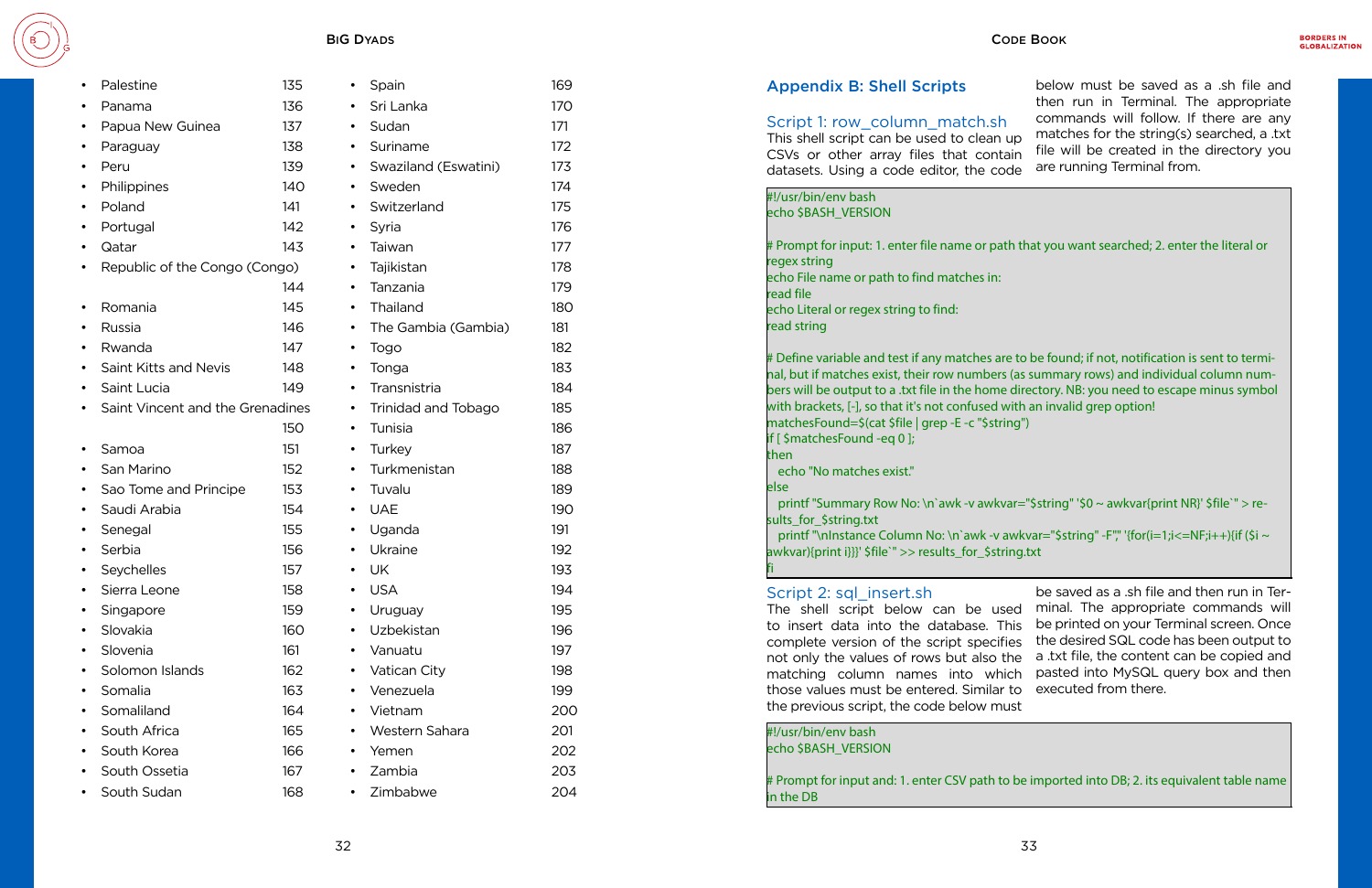Script 3: sql\_insert\_wocol.sh The script # 3, similar to sql\_insert.sh, can rows without their matching column be used to insert data into the database. names. However, it specifies only the values of

#### #!/usr/bin/env bash echo \$BASH\_VERSION

echo Path to CSV: read CSV file echo DB table name to import into: read DB\_table

# Prompt for input and: 1. enter CSV path to be imported into DB; 2. its equivalent table name in the DB echo Path to CSV: read CSV\_file echo DB table name to import into: read DB\_table

# Create .txt file that will contain SQL INSERT STATEMENT and enter DB table name echo "INSERT INTO \$DB\_table VALUES" > SQL\_INSERT\_\$DB\_table.txt

# Create .txt file that will contain SQL INSERT STATEMENT and enter DB table name echo "INSERT INTO \$DB\_table (" > SQL\_INSERT\_\$DB\_table.txt

done < <(tail -n +2 temp.txt) >> SQL\_INSERT\_\$DB\_table.txt && sed -i " '\$ s/.\$/;/' SQL\_IN-SERT\_\$DB\_table.txt

# List out CSV header as INSERT STATEMENT column names and append to .txt file echo "`head -n 1 \$CSV\_file`)" >> SQL\_INSERT\_\$DB\_table.txt

# Auto-quote string columns in the .txt file, leaving other columns intact awk -F, 'OFS=FS {for (i=1;i<=NF;i++) {if (match(\$i, /^[0-9.-]+\$/)==0) {printf "\"" \$i "\""} else {printf \$i}; if (i<NF) printf OFS}; printf "\n"}' \$CSV\_file > temp.txt echo "VALUES" >> SQL\_INSERT\_\$DB\_table.txt

# read-while loop to populate INSERT STATEMENT row values from CSV (2nd row to the end) and replace final comma with semicolon for those RDBMS's that require a concluding semicolon at the end of SQL STATEMENT while read line

do

echo "(\$line),"

# Delete temporary .txt file that contained auto-quoted string values rm temp.txt

# Auto-quote string columns in the .txt file, leaving other columns intact awk -F, 'OFS=FS {for (i=1;i<=NF;i++) {if (match(\$i, /^[0-9.-]+\$/)==0) {printf "\"" \$i "\""} else {printf \$i}; if (i<NF) printf OFS}; printf "\n"}' \$CSV\_file > temp.txt

# read-while loop to populate INSERT STATEMENT row values from CSV (2nd row to the end) and replace final comma with semicolon for those RDBMS's that require a concluding semicolon at the end of SQL STATEMENT while read line do echo "(\$line)," done < <(tail -n +2 temp.txt) >> SQL\_INSERT\_\$DB\_table.txt && sed -i '' '\$ s/.\$/;/' SQL\_IN-SERT\_\$DB\_table.txt

# Delete temporary .txt file that contained auto-quoted string values rm temp.txt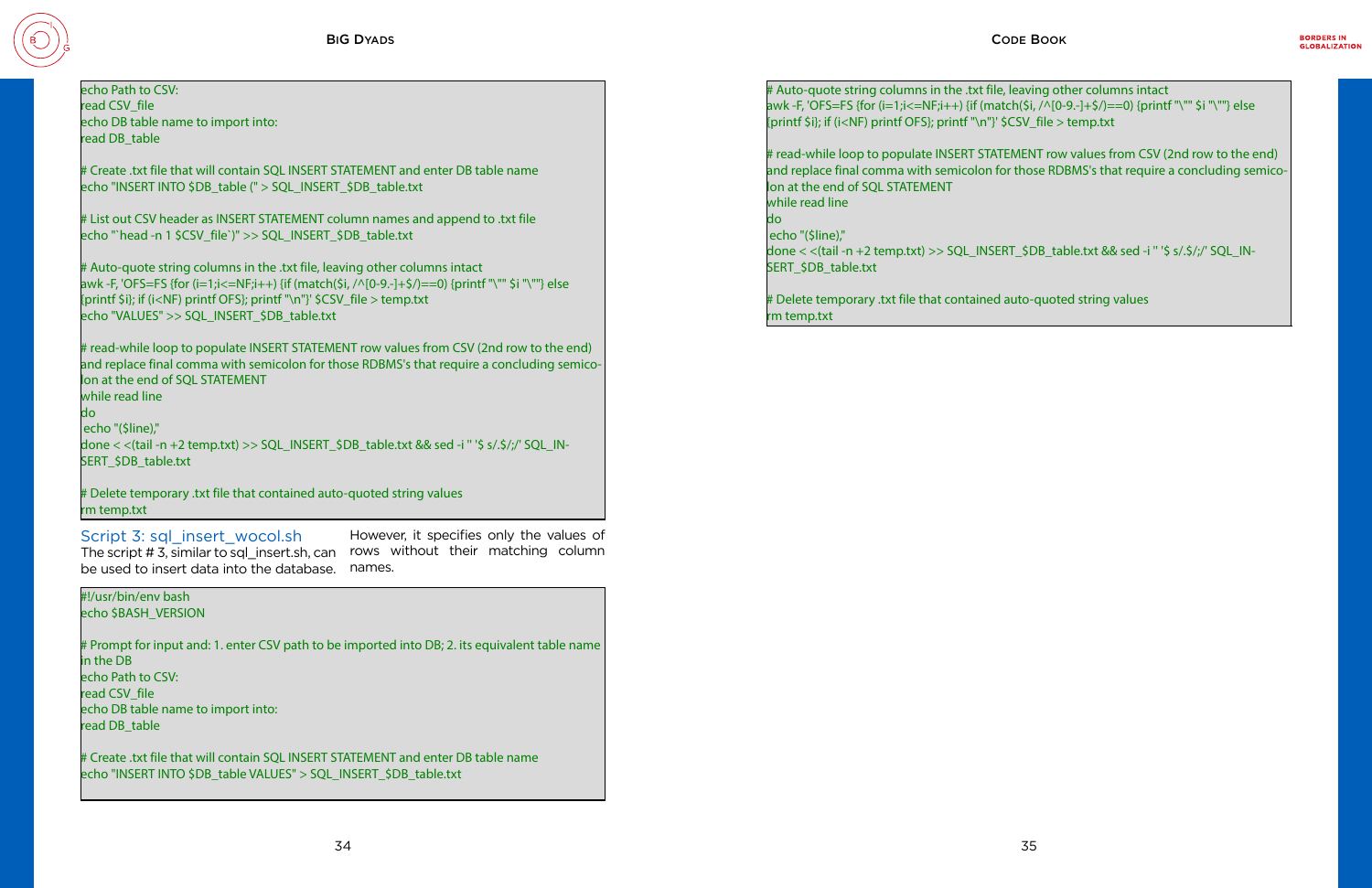#### <span id="page-18-0"></span>Appendix C: Sources

an Excel (.xlsx). To receive a compressed file (.zip) containing the spreadsheet to-

Appendix C is a spreadsheet available as an e-mail to **[borders@uvic.ca](mailto:borders%40uvic.ca?subject=)** with 'code gether with BiG Dyads Code Book (.pdf) and Appendix B scripts (.sh), please send book files' in the subject line.

*This page intentionally left blank.*